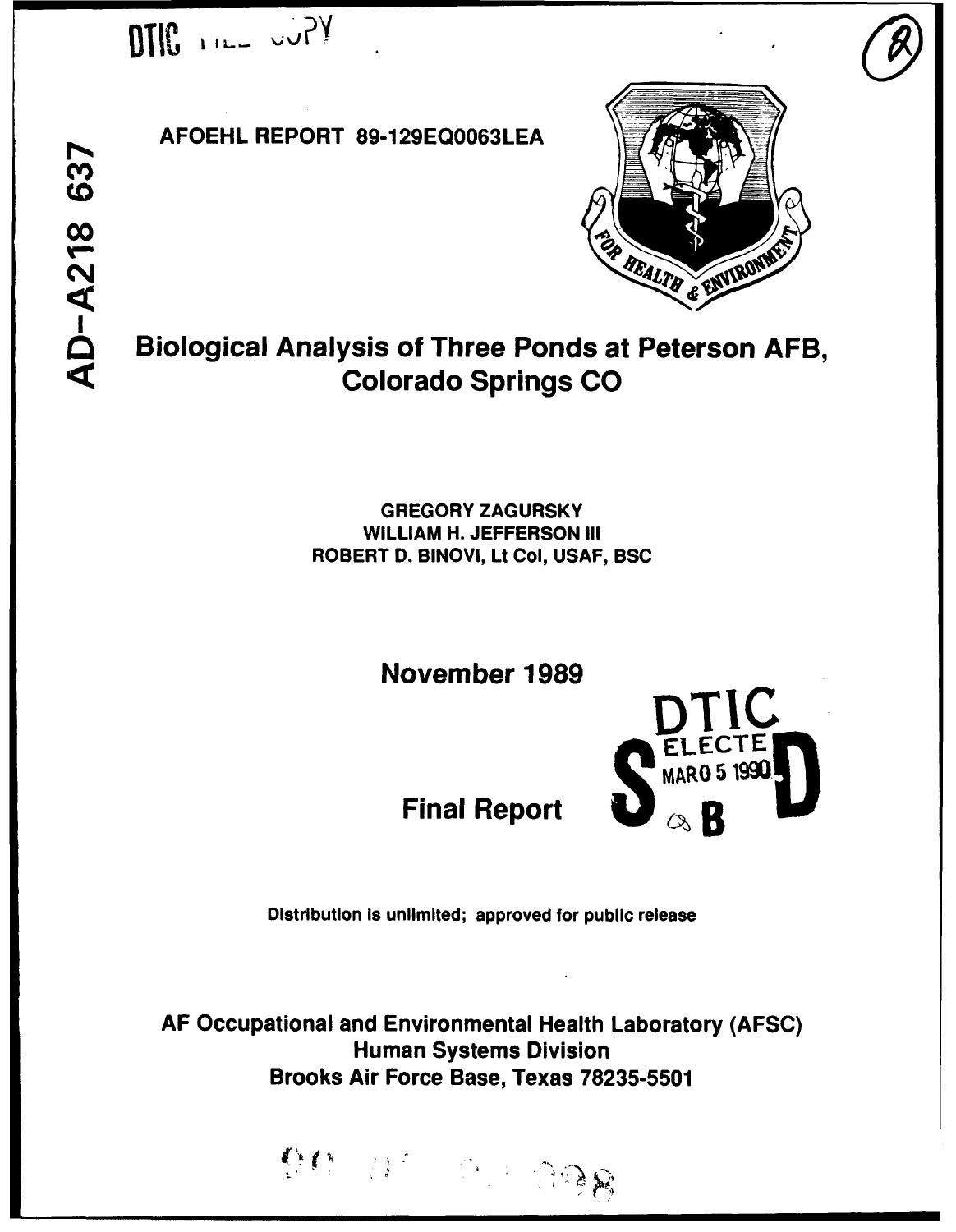#### NOTICES

When Government drawings, specifications, or other data are used for any purpose other than a definitely related Government procurement operation, the Government incurs no responsibility or any obligation whatsoever. The fact that the Government may have formulated, or in any way supplied the drawing, specifications, or other data, is not to be regarded by implication, or otherwise, as in any manner licensing the holder or any other person or corporation; or conveying any rights or permission to manufacture, use, or sell any patented invention that may in any way be related thereto.

The mention of trade names or commercial products in this publication is for illustration purposes and does not constitute endorsement or recommendation for use by the United States Air Force.

The Public Affairs Office has reviewed this report, and it is releasable to the National Technical Information Service, where it will be available to the general public, including foreign nations.

This report has been reviewed and is approved for publication.

Air Force installations may direct requests for copies of this report to: AF Occupational and Environmental Health Laboratory (AFOEHL) Library, Brooks AFB TX 78235-5501.

Other Government agencies and their contractors registered with the DTIC should direct requests for copies of this report to: Defense Technical Information Center (DTIC), Cameron Station, Alexandria VA 22304-6145.

Non-Government agencies may purchase copies of this report from: National Technical Information Service (NTIS), 5285 Port Royal Road, Springfield VA 22161

Cobert 1) Suon

ROBERT D. BINOVI, Lt Col, USAF, BSC Chief, Environmental Quality Division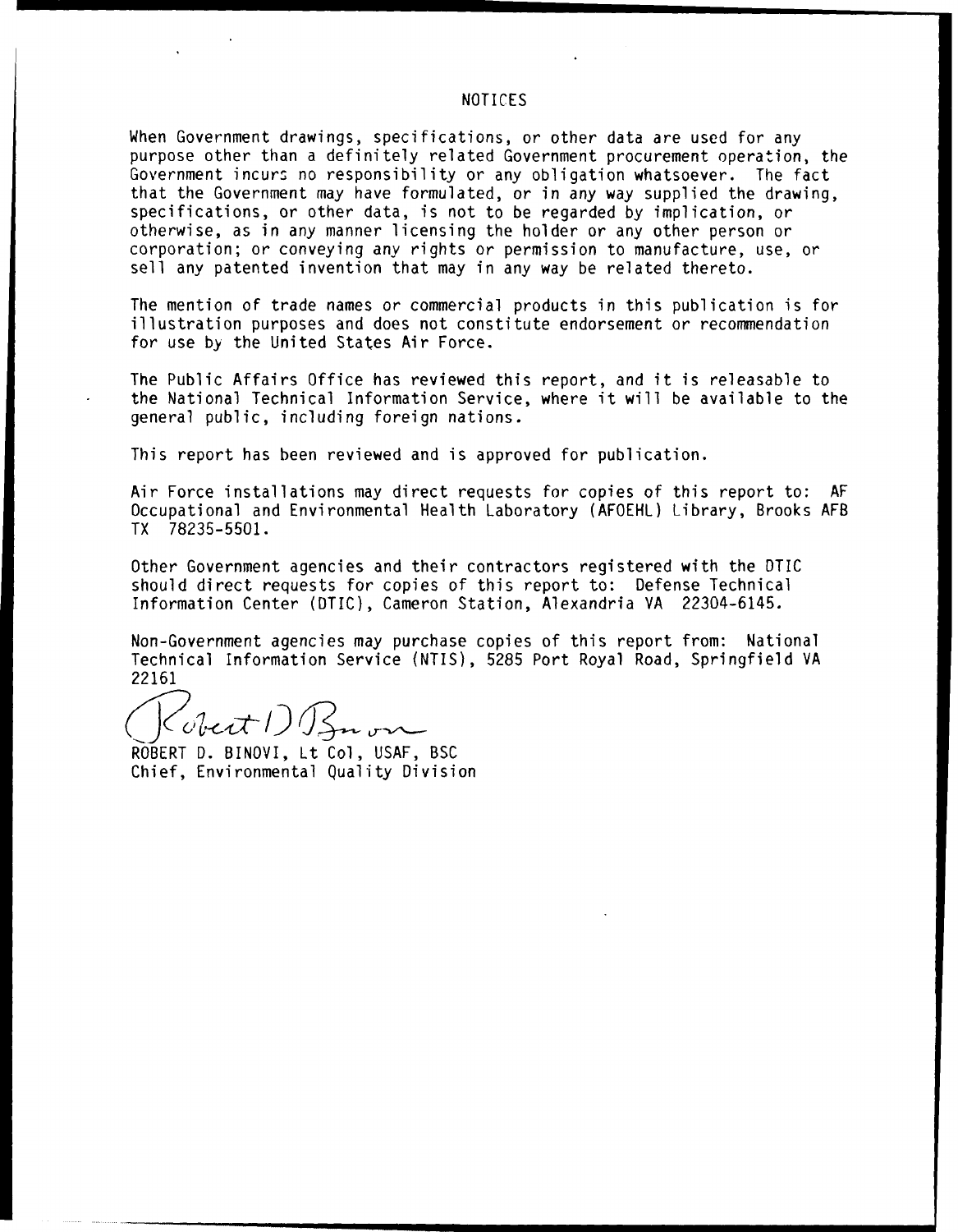UNCLASSIFIED

 $\ddot{\phantom{0}}$ 

| SECUPITY CLASSIFICATION OF THIS PAGE |  |  |
|--------------------------------------|--|--|
|                                      |  |  |

| <b>REPORT DOCUMENTATION PAGE</b>                                                                                                                                                                                                                                                                                                                                                                                                                                                                                                                                                                                                                   |                                                                                                   |                                                                        |                       | Form Approved<br>OMB No. 0704-0188                         |                                     |
|----------------------------------------------------------------------------------------------------------------------------------------------------------------------------------------------------------------------------------------------------------------------------------------------------------------------------------------------------------------------------------------------------------------------------------------------------------------------------------------------------------------------------------------------------------------------------------------------------------------------------------------------------|---------------------------------------------------------------------------------------------------|------------------------------------------------------------------------|-----------------------|------------------------------------------------------------|-------------------------------------|
| TA REPORT SECURITY CLASSIFICATION                                                                                                                                                                                                                                                                                                                                                                                                                                                                                                                                                                                                                  |                                                                                                   | <b>1b RESTRICTIVE MARKINGS</b><br>NΑ                                   |                       |                                                            |                                     |
| 2a. SECURITY CLASSIFICATION AUTHORITY<br>NА                                                                                                                                                                                                                                                                                                                                                                                                                                                                                                                                                                                                        |                                                                                                   | 3. DISTRIBUTION/AVAILABILITY OF REPORT<br>Approved for public release; |                       |                                                            |                                     |
| distribution is unlimited.<br>2b. DECLASSIFICATION / DOWNGRADING SCHEDULE<br>NА                                                                                                                                                                                                                                                                                                                                                                                                                                                                                                                                                                    |                                                                                                   |                                                                        |                       |                                                            |                                     |
| 4. PERFORMING ORGANIZATION REPORT NUMBER(S)<br>89-129 EQ0063LEA                                                                                                                                                                                                                                                                                                                                                                                                                                                                                                                                                                                    |                                                                                                   |                                                                        |                       | 5. MONITORING ORGANIZATION REPORT NUMBER(S)                |                                     |
| 6a. NAME OF PERFORMING ORGANIZATION<br>AF Occupational and Environ-<br>mental Health Laboratory                                                                                                                                                                                                                                                                                                                                                                                                                                                                                                                                                    | 6b. OFFICE SYMBOL<br>(If applicable)<br>EQ                                                        | 7a. NAME OF MONITORING ORGANIZATION                                    |                       |                                                            |                                     |
| 6c. ADDRESS (City, State, and ZIP Code)                                                                                                                                                                                                                                                                                                                                                                                                                                                                                                                                                                                                            |                                                                                                   | 7b. ADDRESS (City, State, and ZIP Code)                                |                       |                                                            |                                     |
| Brooks AFB TX 78235-5501                                                                                                                                                                                                                                                                                                                                                                                                                                                                                                                                                                                                                           |                                                                                                   |                                                                        |                       |                                                            |                                     |
| 8a. NAME OF FUNDING / SPONSORING<br><b>ORGANIZATION</b><br>Same as 6a                                                                                                                                                                                                                                                                                                                                                                                                                                                                                                                                                                              | 8b. OFFICE SYMBOL<br>(If applicable)                                                              |                                                                        |                       | 9 PROCUREMENT INSTRUMENT IDENTIFICATION NUMBER             |                                     |
| 8c. ADDRESS (City, State, and ZIP Code)                                                                                                                                                                                                                                                                                                                                                                                                                                                                                                                                                                                                            |                                                                                                   | 10 SOURCE OF FUNDING NUMBERS                                           |                       |                                                            |                                     |
|                                                                                                                                                                                                                                                                                                                                                                                                                                                                                                                                                                                                                                                    |                                                                                                   | PROGRAM<br><b>ELEMENT NO</b>                                           | <b>PROJECT</b><br>NO. | <b>TASK</b><br>NO.                                         | WORK UNIT<br><b>ACCESSION NO</b>    |
| 12. PERSONAL AUTHOR(S) Gregory Zagursky, William H. Jefferson III, Robert D. Binovi, LTC, USAF, BSC<br>13a. TYPE OF REPORT<br>13b. TIME COVERED<br>Final<br>16. SUPPLEMENTARY NOTATION<br>۰.,<br><b>COSATI CODES</b>                                                                                                                                                                                                                                                                                                                                                                                                                               | $FROM$ $\_\_\_\_\_\_\_\$ $RQTO$                                                                   | 14. DATE OF REPORT (Year, Month, Day) 115. PAGE COUNT                  | Nov 89                | 18                                                         |                                     |
| 17.<br><b>FIELD</b><br><b>GROUP</b><br><b>SUB-GROUP</b>                                                                                                                                                                                                                                                                                                                                                                                                                                                                                                                                                                                            | 18. SUBJECT TERMS (Continue on reverse if necessary and identify by block number)<br>Pond ecology |                                                                        |                       |                                                            | Stish stocking, Water Pollution (A) |
| 19, ABSTRACT (Continue on reverse if necessary and identify by block number)<br>The series of three man-made ponds on the golf course at Peterson AFB, Colorado Springs CO<br>were analyzed to determine their current ecological status and future potential for<br>recreational fishing. Biological analysis consisted of collection, enumeration and<br>identification of organisms from the water column and sediment from three sampling sites<br>at each pond. The ponds were evaluated on the basis of species diversity and the types of<br>species present. Chemical analysis of water and sediments for toxicants was also<br>performed. |                                                                                                   |                                                                        |                       |                                                            |                                     |
| The results indicated that ponds 1 and 2 are in excellent ecological condition and should<br>be able to maintain stocked game fish which are safe for human consumption. Pond 3 cannot<br>be recommended for stocking with fish in its current condition. Low species diversity<br>suggests that this pond is being stressed by an unknown pollutant. The most likely source<br>is a storm drain which may be a chronic source of pollutants for this pond. Keywords'                                                                                                                                                                              |                                                                                                   |                                                                        |                       |                                                            |                                     |
| 20 DISTRIBUTION / AVAILABILITY OF ABSTRACT<br>$\mathbb E$ UNCLASSIFIED/UNLIMITED $\Box$ SAME AS RPT.                                                                                                                                                                                                                                                                                                                                                                                                                                                                                                                                               | <b>QOTIC USERS</b>                                                                                | 21 ABSTRACT SECURITY CLASSIFICATION<br>Unclassified                    |                       |                                                            |                                     |
| 22a NAME OF RESPONSIBLE INDIVIDUAL                                                                                                                                                                                                                                                                                                                                                                                                                                                                                                                                                                                                                 |                                                                                                   | 22b TELEPHONE (Include Area Code) 22c OFFICE SYMBOL                    |                       |                                                            |                                     |
| $Dohont\_I = Binout\_I + CA$ , $ICAL = BCA$<br>DD Form 1473, JUN 86                                                                                                                                                                                                                                                                                                                                                                                                                                                                                                                                                                                | Previous editions are obsolete.                                                                   | $15121$ 526 2191                                                       |                       | <u>AEAEUL /FA.</u><br>SECURITY CLASSIFICATION OF THIS PAGE |                                     |

# UNCLASSIFIED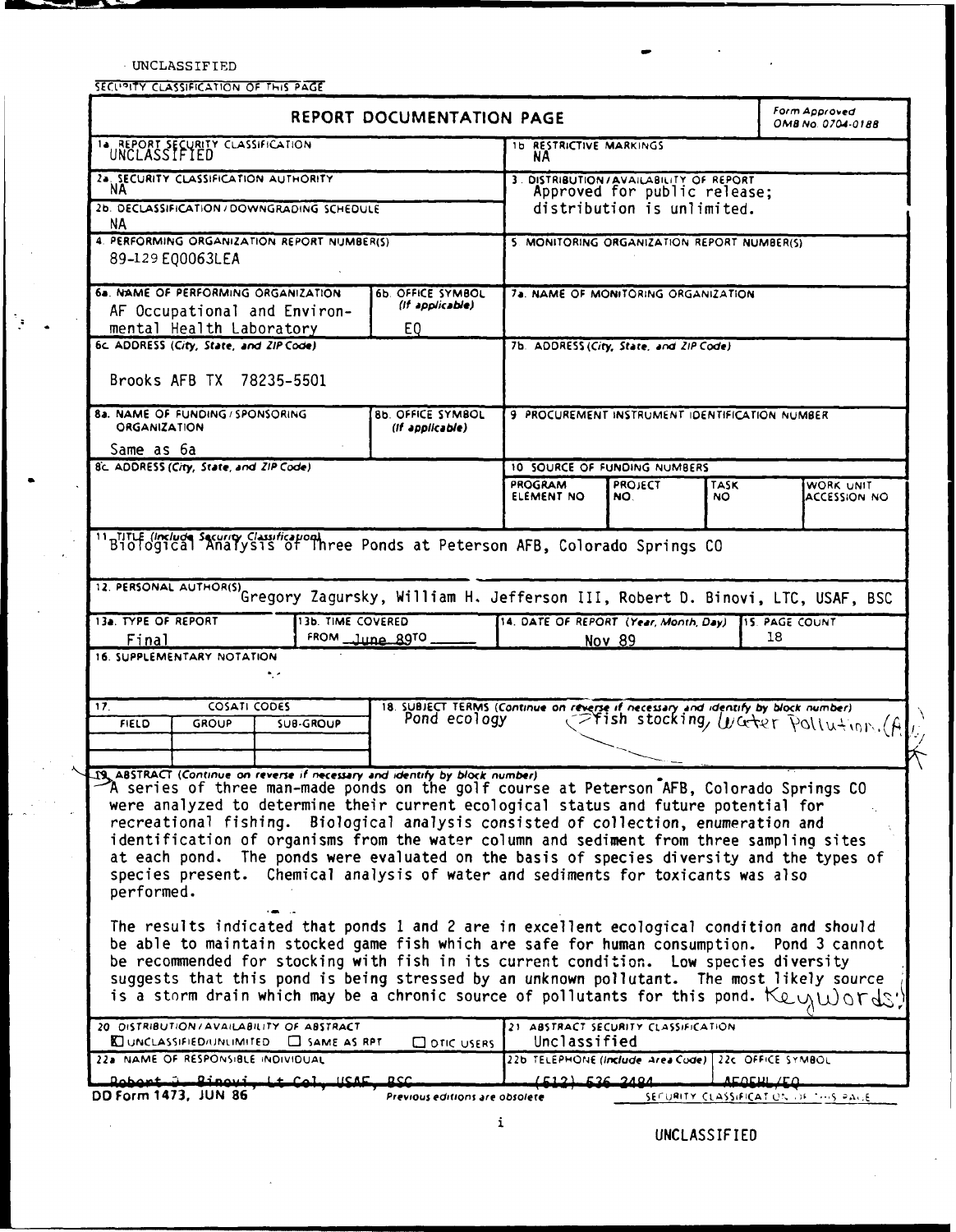#### ACKNOWLEDGMENTS

We wish to thank the Air Force Systems Command, the Air Force Office of Scientific Research and the Air Force Occupational and Environmental Health Laboratory for sponsoring this research and making their facilities available. The administrators and staff of this project at Universal Energy Systems must also be thanked for their consideration and support during the course of this research endeavor.

We wish to extend our personal thanks to some specific individuals at AFOEHL who made this research effort rewarding and enjoyable. Lt Col Bob Binovi provided leadership, support, encouragement and some funny stories. The assistance of Lt Becky Bartine and Sgts Rolon and Hernandez was invaluable in solving many problems. A special thanks and salute to Sgt Carol Wilson who worked and put up with us on a day-to-day basis. She was an unending source of assistance, support and supplies. Thanks also to the Biology Department at the Air Force Academy and the Colorado Fish and Game Department for their timely response to our needs for equipment when our shipment from AFOEHL became lost.

|                       | Accession For                       |   |
|-----------------------|-------------------------------------|---|
| <b>NTIS GRA&amp;I</b> |                                     | œ |
| DTIC TAB              |                                     | П |
| Unannounced           |                                     |   |
|                       | Justification                       |   |
|                       | Distribution/<br>Availability Codes |   |
|                       | Avail and/or                        |   |
| Dist                  | Special                             |   |
|                       |                                     |   |

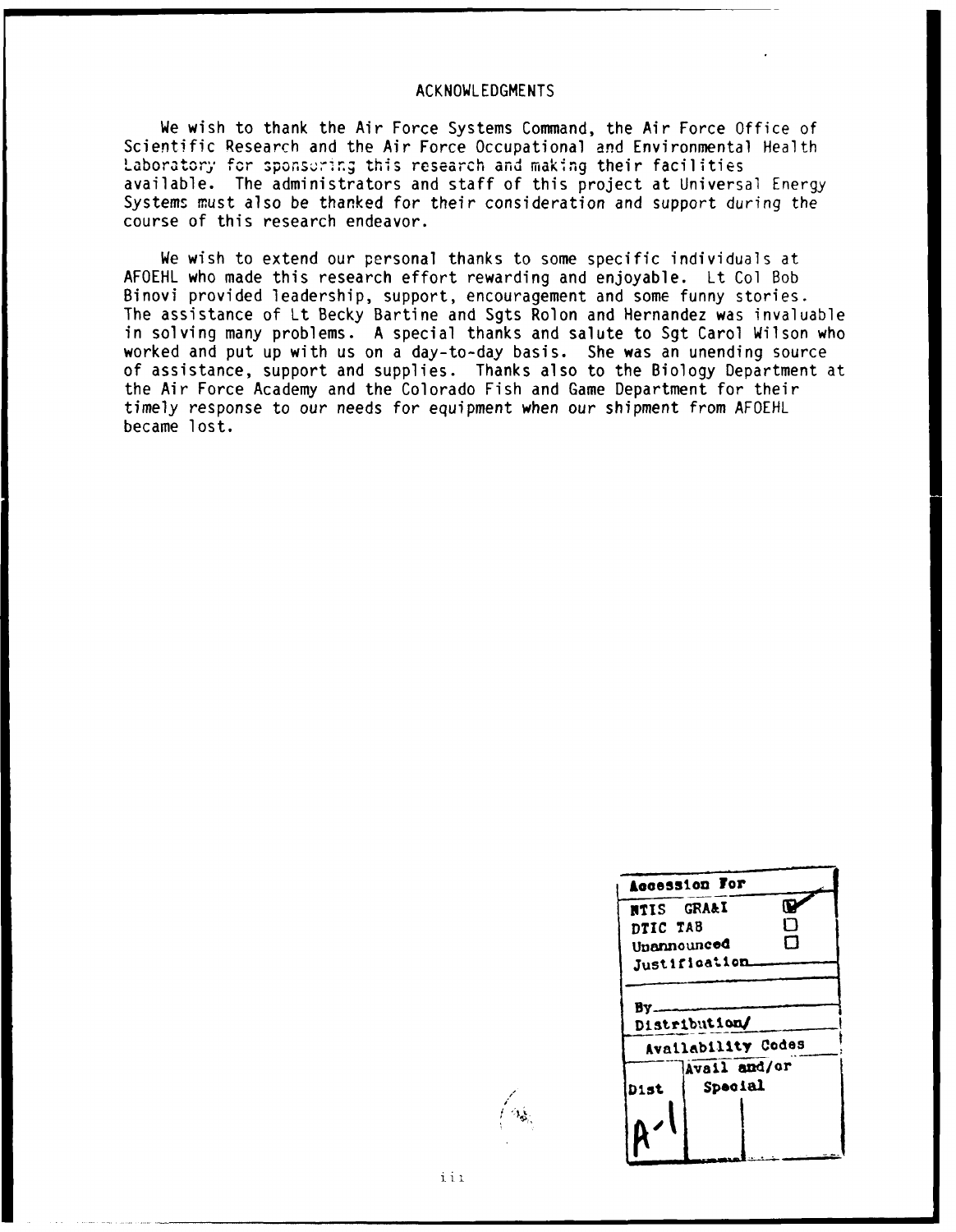Contents

 $\frac{1}{2} \left( \frac{1}{2} \right)$  ,  $\frac{1}{2} \left( \frac{1}{2} \right)$ 

|      |                                                                                                                                                                                                                  | Page                           |
|------|------------------------------------------------------------------------------------------------------------------------------------------------------------------------------------------------------------------|--------------------------------|
|      | 00 Form 1473<br>Acknowledgements<br><b>Illustrations</b>                                                                                                                                                         | iii<br>v                       |
| Ι.   | INTRODUCTION                                                                                                                                                                                                     | 1                              |
| II.  | <b>DISCUSSION</b>                                                                                                                                                                                                |                                |
|      | Sampling Strategy<br>Α.<br>B.<br>Physical Characteristics<br>Phyloplankton Composition<br>c.<br><b>Zooplankton Composition</b><br>D.<br>E. Benthos Composition<br>F. Fish Composition<br>Chemical Analysis<br>G. | $\frac{1}{2}$<br>8<br>10<br>11 |
| III. | CONCLUSIONS                                                                                                                                                                                                      | 11                             |
| IV.  | RECOMMENDATIONS                                                                                                                                                                                                  | 13                             |
|      | References                                                                                                                                                                                                       | 14                             |
|      | Distribution List                                                                                                                                                                                                | 15                             |

 $\Delta \sim 20$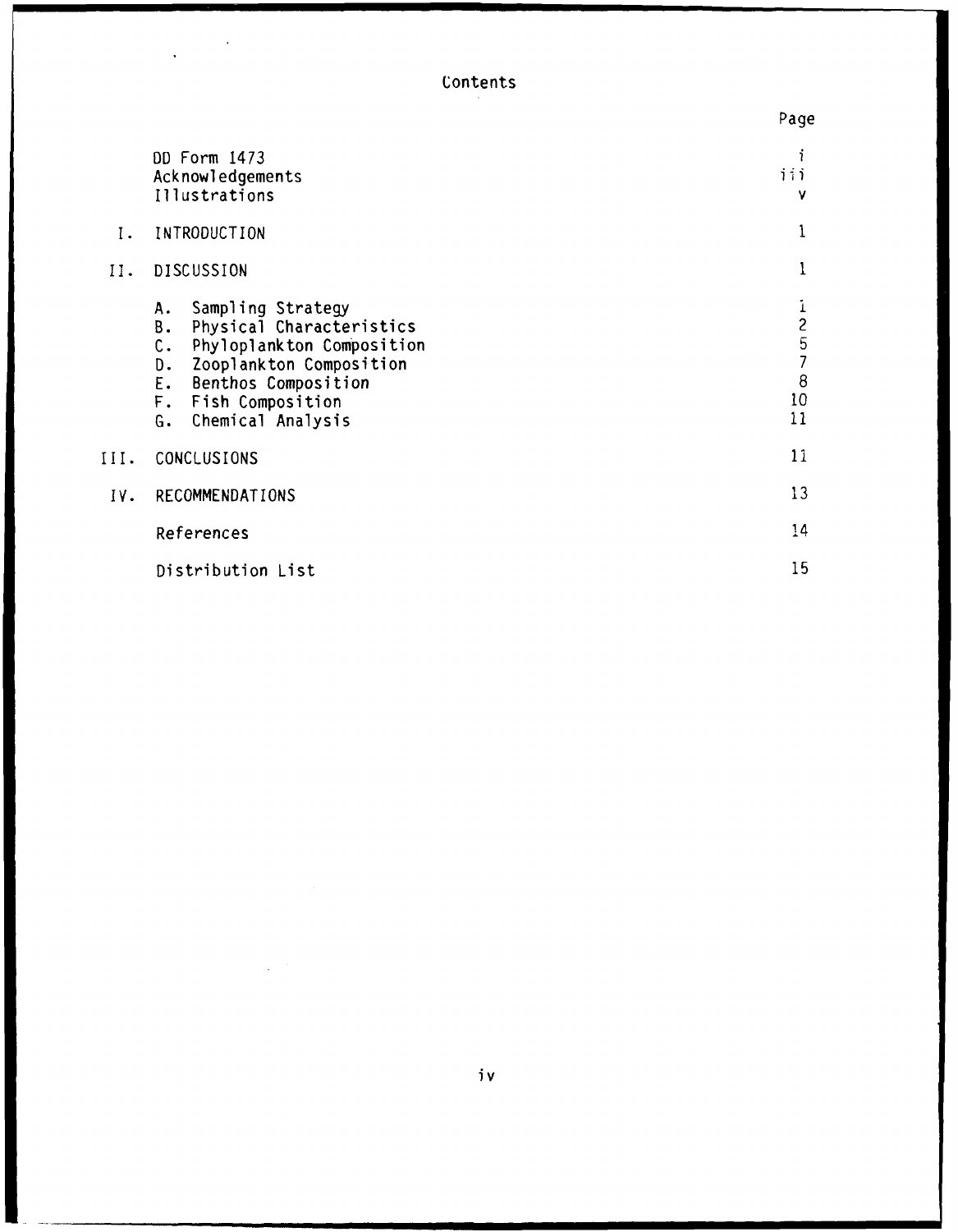# Illustrations

| Table | Title                                        | Page |
|-------|----------------------------------------------|------|
|       | Physical Charactersitics of Three Ponds      |      |
|       | Phyloplankton Species Composition            |      |
|       | Zooplankton Species Composition              |      |
|       | Meiofauna Composition of Sampling Station A  |      |
|       | Meiofauna Composition of Sampling Station B  |      |
| 6     | Meiofauna Composition of Sampling Station C  |      |
|       | Macrofauna Composition of Sampling Station A | Q    |
| 8     | Macrofauna Composition of Sampling Station B | 10   |
| 9     | Macrofauna Composition of Sampling Station C | 10   |
| 10    | E. P. Toxicity Analysis for Metals           |      |

# Figure

| Relative Location of the Three Study<br>Ponds, Peterson AFB, Colorado Springs CO |  |
|----------------------------------------------------------------------------------|--|
| Sampling Sites                                                                   |  |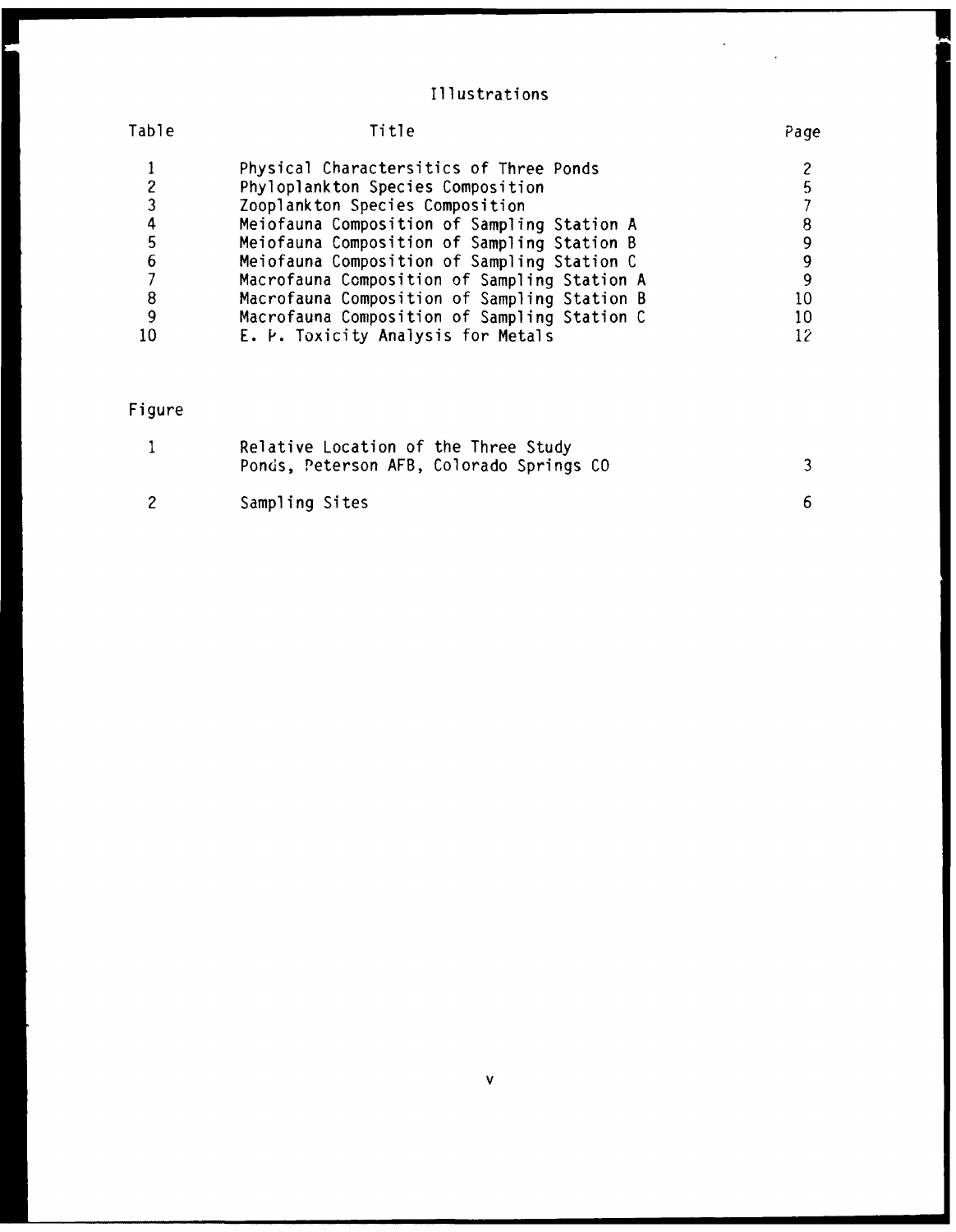(This page left blank)

 $\ddot{\phantom{0}}$ 

 $\ddot{\phantom{a}}$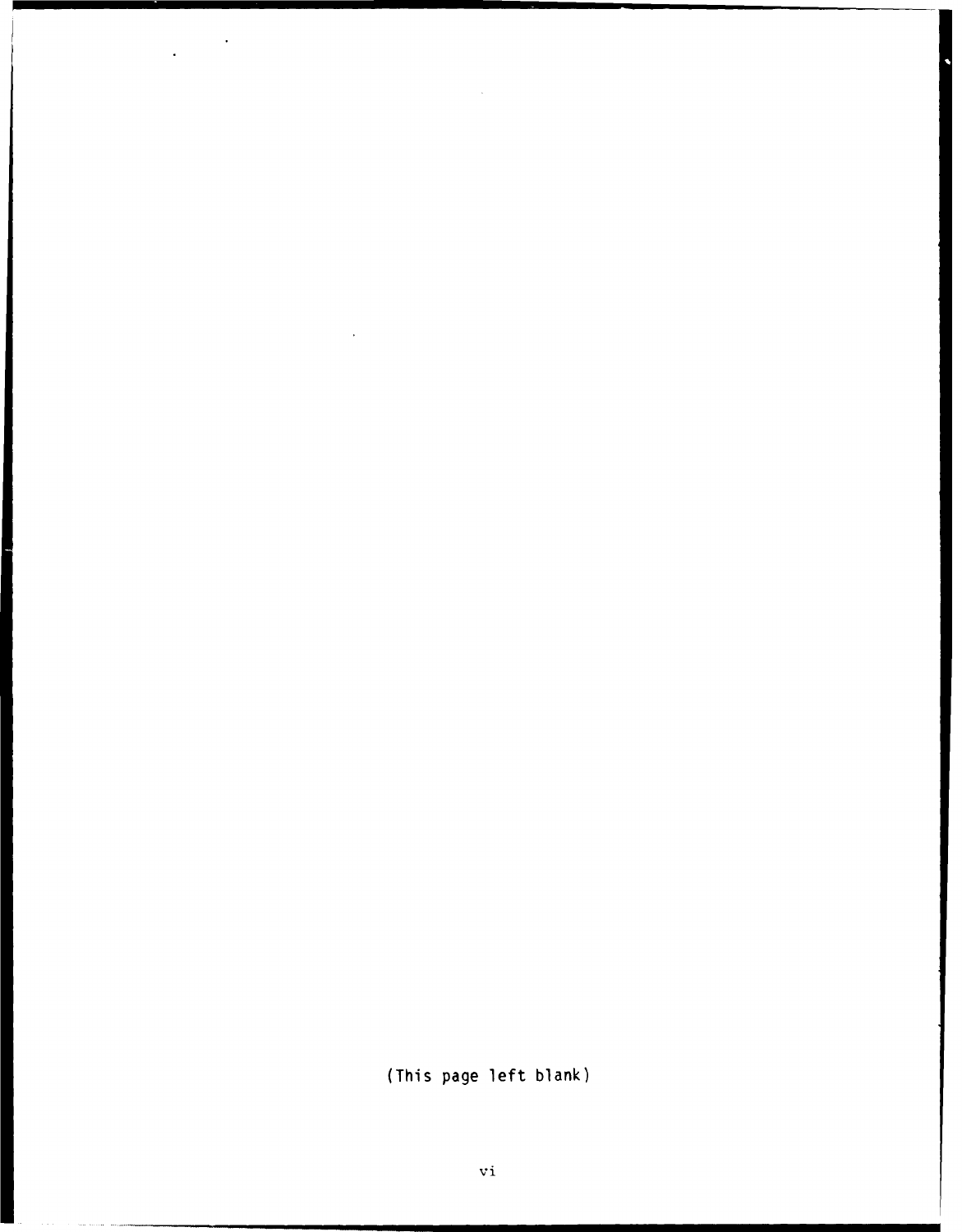#### **I. INTRODUCTION**

A series of three man-made, 1- to 2-acre ponds at Peterson AFB in Colorado Springs CO have been impacted by the introduction of pollutants from the flightline area through the storm drainage system resulting in fish kills and an apparent decrease in the invertebrate and plant populations in one of the ponds, designated pond 3. The remaining two ponds (ponds 1 and 2) have been impacted to a lesser extent because of pumping of water from pond 3 into these two ponds. Base personnel were particularly concerned about the ecological health of pond 3 because they would like to utilize the pond as i recreational fishing pond and as a source of water for the base golf course. USAF Clinic/SGPB requested AFOEHL conduct a survey of the ponds in June 1989. The survey was conducted by Gregory Zagursky, William (Jeff) Jefferson, University of South Carolina, Lt Col Robert **D.** Binovi, 2Lt Rebecca Bartine, and SSgt Carole Wilson.

**U**

The objectives of this survey were to (1) determine the physical factors or toxicant responsible for the original biological impact, (2) determine if the ponds are now capable of maintaining a fish population and (3) determine if fish taken from these ponds are and will be safe for human consumption. Also from a long-term perspective, findings of this survey could suggest preventive measures that will maintain the water quality of the ponds for game fish stocking and golf course irrigation and suggest ways to restore the ponds to a natural ecological state with a self-sustaining population of game fish.

#### **II. OISCUSSION**

#### A. Sampling Strategy

The initial approach to accomplish the objectives was wide-ranging because of the unknown nature of the toxicants. The fire suppressant material, Ansulite Aqueous Film Forming Foam (AFFF), which was accidentally spilled into pond 3 shortly before the first fish kill, was initially suspected as the toxicant. Unfortunately, it could not be proven for certain that the chemical was the source of the problem because AFFF would not persist very long in the environment and yet a subsequent restocking resulted in a second fish kill, and pond 3 receives drainage from areas on base subject to spills and discharges of other potentially toxic chemicals, complicating the problem of targeting for a specific toxicant.

All sampling was conducted during the period 6-8 June 1989. Three sampling sites were established in each pond: station C was near the deepest point of each pond; station B was located where the water depth equaled the depth of the photic zone; station A was approximately 1 meter from the shoreline. The biological health of all three ponds was evaluated at the population level (Warren, 1971) by qualitatively and quantitatively sampling the water column and the benthos (bottom sediment) for invertebrates, vertebrates and plants. The water column was sampled for plants and animals with plankton nets, seines and water bottles. Benthic samples were taken along transects with grab samplers for macrobenthos and cores for meiobenthos and the infauna preserved in the field. Since there is a gradient to the impact, with pond 2 being slightly impacted and pond 1 apparently not having been impacted at all, pond **1** was used as a control for comparing species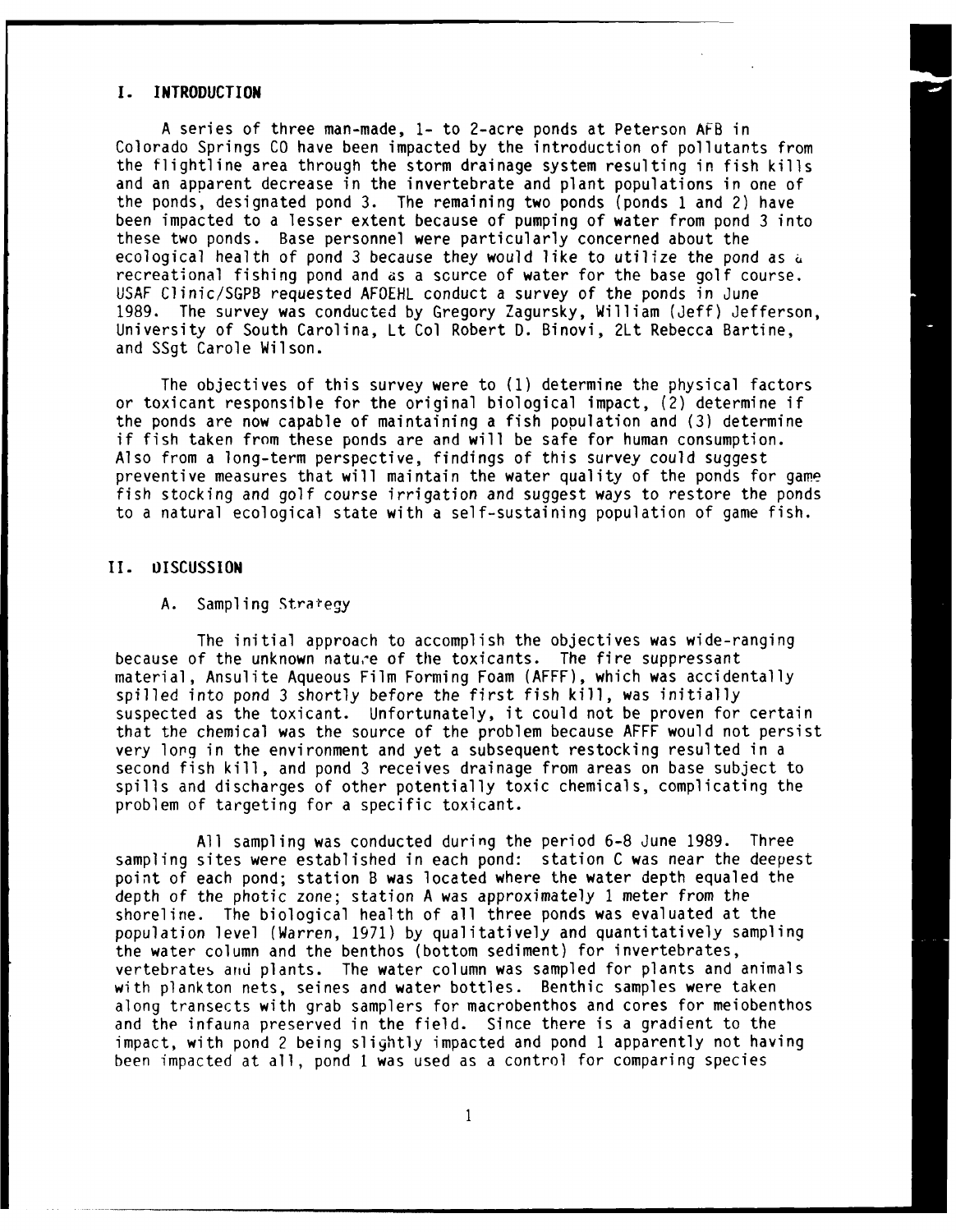...ition. The usual set of physical measurements (temperature, pH, secchi disk depth, nutrient levels) was taken at each pond.

In order to determine possible toxic chemical levels in  $\pm$  3 ponds, both water and sediment samples were analyzed for a series of possible toxicants (hydrocarbons, heavy metals, pesticides, herbicides). Fish tissue was similarly evaluated for toxic chemicals to determine if it was safe for human consumption.

#### B. Physical Characteristics

All three ponds were located on the golf course at Peterson AFB, Colorado Springs CO. Figure 1 shows the relative locations of the three ponds and photos of each. The circumference of each pond was measured with a tape and the volumes computed. The pH, temperature and dissolved oxygen levels were measured at various locations and depths with probes. The depth was measured by using a weighted rope and the photic zone (depth of light penetration) measured by using a white, water sampling bottle. The results are summarized in Table 1.

|                                           | POND <sub>1</sub> | POND <sub>2</sub> | POND <sub>3</sub> |
|-------------------------------------------|-------------------|-------------------|-------------------|
| TEMPERATURE ( C)                          | 14                | 14                | 15                |
| pH (range)                                | $7.8 - 8.2$       | $7.1 - 7.6$       | $6.2 - 6.5$       |
| Dissolved Oxygen<br>(surface/depth)       | 9.0/9.7           | 9.6/10.0          | 6.7/6.9           |
| Circumference (m)                         | 384.6             | 303.9             | 360.0             |
| Deepest Point (m)                         | 3.9               | 1.8               | 1.65              |
| Depth of Photic Zone (m)                  | 1.35              | 0.67              | 0.90              |
| Estimated Shoreline Plant<br>Cover $(\%)$ | 80                | 70                | 0                 |

# **TABLE 1 - PHYSICAL CHARACTERISTICS OF 3 PONDS**

Ponds **I** and 2 had mechanical aerators in operation at the time of sampling and water was being pumped inte each. Ponds 1 and 2 also had moderate amounts of vascular plant detritus (mainly tree leaves) along the shoreline. The general water quality of ponds **I** and 2 appeared to be good to excellent. Pond 3 had no aerator and was receiving an inflow of 242,000 qallons/day from an open channel storm drain as measured by an ISCO 2780 flow meter (Lt Co! Binovi, pers. comm.). The decaying, floating bodies of 30-50 Necturus sp. (mudpuppies) were observed along the shoreline of pond 3. Also, pond 3 had no observable submerged aquatic vegetation and no aquatic shoreline macrophytes. General water quality of pond 3 was poor.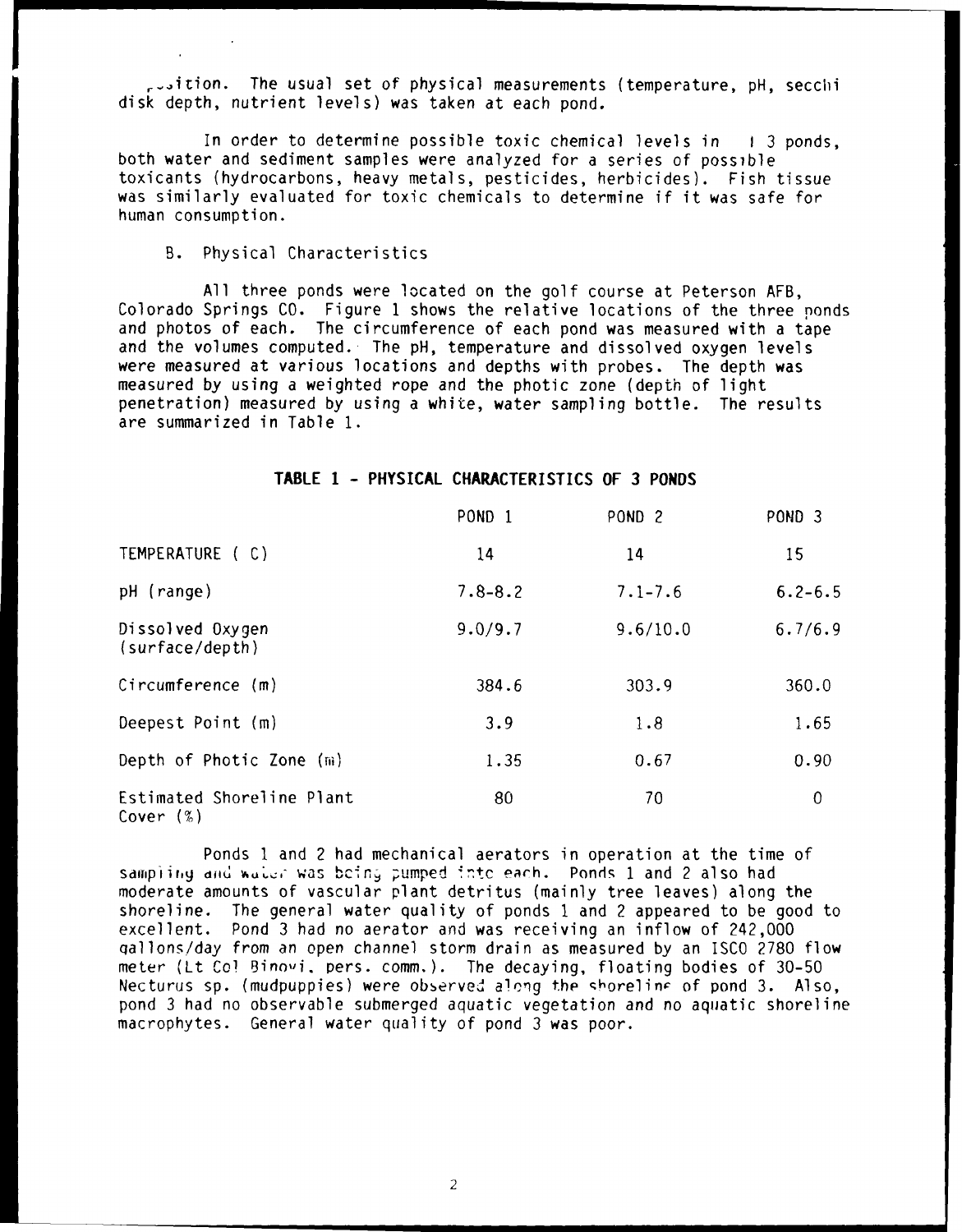

 $\overline{3}$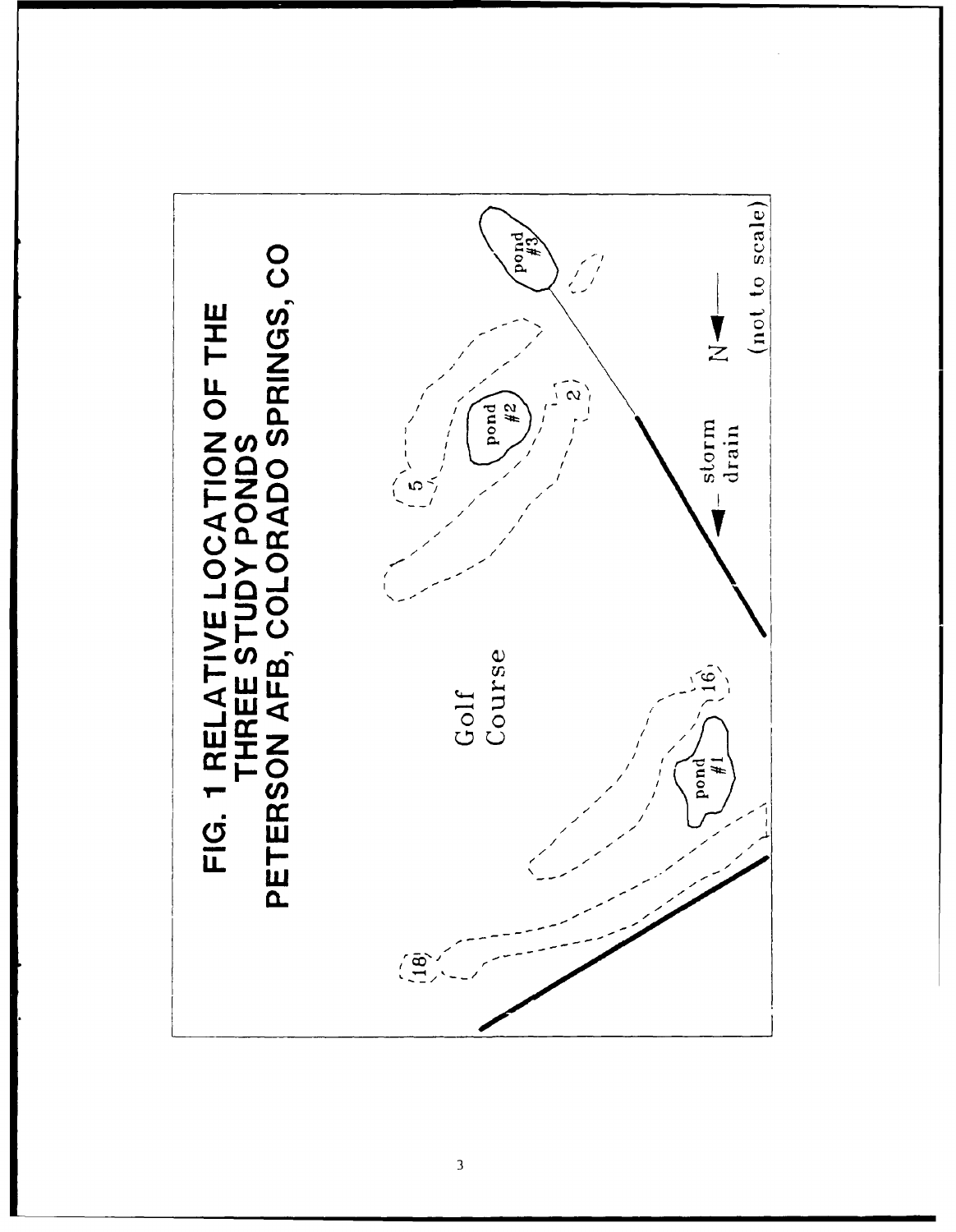



Pond<sub>1</sub>

 $F$ ond  $2$ 



Figure 1 suntin

 $\frac{1}{2}$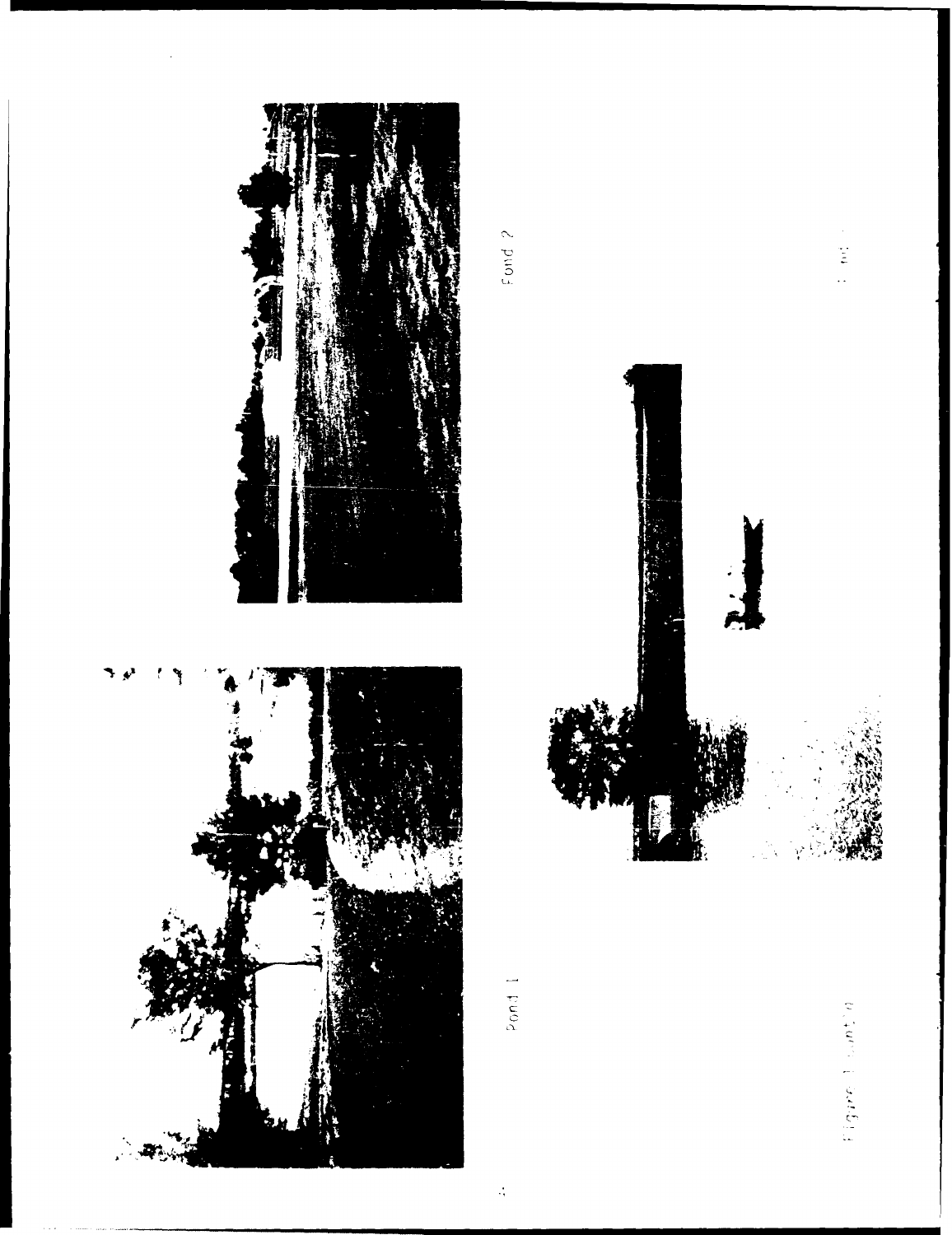#### **C.** Phytoplankton Composition

Replicate phytoplankton samples were collected at stations C and B in all ponds by filling a 2-liter bottle with water, 0.5 meters under the water surface. Figure 2 locates the sampling sites. The samples were immediately preserved with Lugol's fixative (Wetzel and Likens, 1979). Three **I** ml subsamples were counted from each sample using a Sedgwick-Rafter counting cell under IOOX magnification. The phytoplankton were identified to the genus level and the results summarized in Table 2. The diversity of species at each station in each pond was calculated by using the Shannon-Wiener species diversity index (H') (Shannon and Wiener, 1963).

This data clearly indicates that pond 3 was unable to support a phytoplankton community. This lack of primary producers is strong evidence that this pond was stressed. Comparison of the Shannon-Wiener diversity indices also indicates that ponds **1** and 2 have healthy, diverse and large phytoplankton communities which probably result in a fairly high primary productivity which can support higher trophic levels. The differences in species composition between ponds **1** and 2 may be due in part because of the greater depth of pond **I** and the deeper photic zone. The generally reduced numbers of organisms collected at station C can be attributed to the aerators which probably reduced the number of delicate species.

|                                   | POND 1 |               | POND <sub>2</sub> |        | POND <sub>3</sub> |        |
|-----------------------------------|--------|---------------|-------------------|--------|-------------------|--------|
| Genus                             | Sta. B | Sta. C        | Sta. B            | Sta. C | Sta. B.           | Sta. C |
| Anacystis                         | 4.5    | 0.25          | 11.25             | 3.5    | 0.0               | 0.0    |
| Acanthocystis                     | 4.4    | 1.5           | 1.24              | 0.75   | 0.0               | 0.0    |
| Asterionella                      | 4.7    | 0.75          | 21.5              | 12.0   | 0.0               | 0.0    |
| Ceratium                          | 0.25   | 0.5           | 1.0               | 1.0    | 0.0               | 0.0    |
| Closterium                        | 0.25   | 0.0           | 0.25              | 0.0    | 0.0               | 0.0    |
| Cocconeis                         | 19.4   | 11.25         | 16.5              | 5.25   | 0.0               | 0.0    |
| Coelastrum                        | 0.25   | 12.88         | 14.5              | 20.25  | 0.0               | 0.0    |
| Cosmarium                         | 1.5    | 5.0           | 69.5              | 69.0   | 0.0               | 0.0    |
| $Cymb$ ella                       | 31.0   | 9.0           | 39.63             | 4.75   | 0.0               | 0.0    |
| Dictyosphaerium                   | 147.5  | 78.8          | 419.75            | 337.5  | 0.0               | 0.0    |
| Fragilaria                        | 355.4  | 195.0         | 525.25            | 416.75 | 1.25              | 1.75   |
| Gloeobotrys                       | 12.0   | 7.0           | 24.75             | 20.5   | 0.0               | 0.0    |
| Nephrocytium                      | 69.75  | 18.5          | 287.0             | 379.25 | 1.25              | 0.25   |
| Docystis                          | 6.0    | 2.0           | 7.0               | 9.75   | 0.0               | 0.0    |
| Pediastrum                        | 36.75  | 6.0           | 116.75            | 84.25  | 0.0               | 0.0    |
| <b>Scenedesmus</b>                | 168.25 | 83.25         | 177.5             | 149.25 | 0.0               | 0.0    |
| Sphaerocystis                     | 58.75  | 125.25        | 119.75            | 190.75 | 0.0               | 0.25   |
| Staurastrum                       |        | 341.75 341.75 | 276.5             | 239.5  | 1.0               | 0.75   |
| Synedra                           | 32.75  | 56.25         | 6.75              | 0.5    | 0.0               | 0.0    |
| Unknown diatoms                   | 254.75 | 63.0          | 54.25             | 17.3   | 1.5               | 1.75   |
| Shannon-Wiener<br>Diversity Index | 2.12   | 2.07          | 2.21              | 2.12   | 1.37              | 0.67   |

# **Table 2 - Phytoplankton Species Composition** (mean number/ml)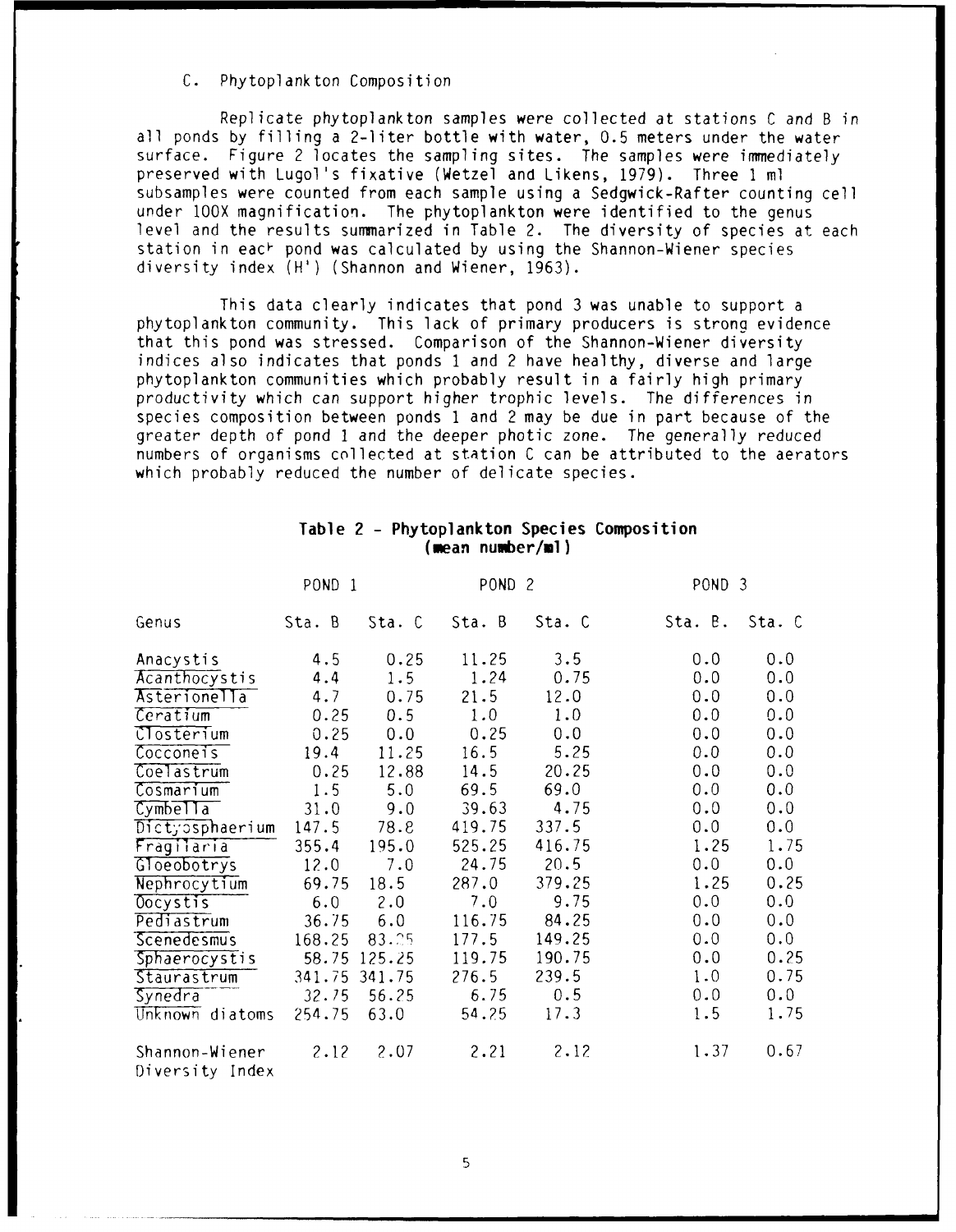# FIG. 2 SAMPLING SITES

 $\frac{1}{2} \left( \frac{1}{2} \right)^{2}$ 

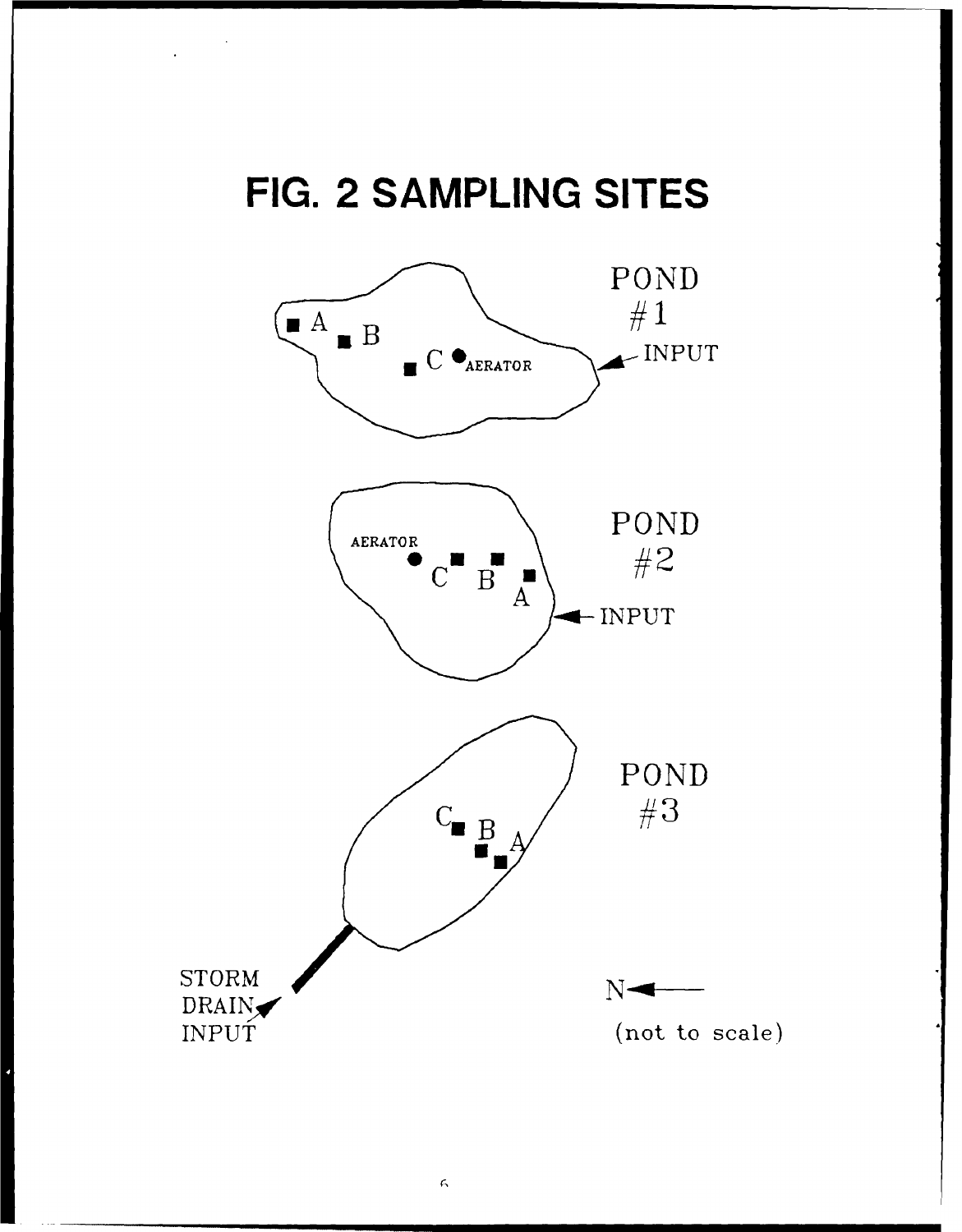#### **D.** Zooplankton Composition

Replicate zooplankton samples were collected at stations C ard B in all ponds (Fig 2) by taking vertical tows from the pond bottom to the pond surface using a 153-micron mesh, 0.5-m diameter plankton net. Since a flow meter was not available, these samples are not quantitative and species composition can only be compared on a relative basis. The samples were fixed with 5% buffered formalin and then stained with rose bengal to facilitate sample enumeration. A Hansen-Stempel pipet was used to withdraw three 1-ml subsamples from each replicate sample. The animals in the sample were enumerated using a dissecting microscope under 1OOX magnification. Identification was to the lowest taxonomic group using Pennack (1953) for species keys. Since these samples were qualitative, it was not possible to calculate a species diversity index.

These results (Table 3) show a similar trend to those seen in the phytoplankton composition table. Ponds 1 and 2 have a relatively greater species diversity than pond 3. The rotifer species are almost nonexistent in pond 3, probably because these species are sensitive to poor quality water conditions. The low diversity of species in pond 3 is typical of systems which are under stress from either physical conditions or pollutants. There is a shift in species dominance between ponds 1 and 2, but the relative diversity of species remains the same. The shift may be due to the decreased depth of pond 2 which results in a decrease in feeding arca and increased competition amongst species.

|                   | POND   | 1      | POND <sub>2</sub> |        | POND <sub>3</sub> |        |
|-------------------|--------|--------|-------------------|--------|-------------------|--------|
| Organism Name     | Sta. B | Sta. C | Sta. B            | Sta. C | Sta. B            | Sta. C |
| CRUSTACEA:        |        |        |                   |        |                   |        |
| Bosmina           | 4.6    | 3.3    | 22.4              | 25.9   | 0.0               | 0.0    |
| coregoni          |        |        |                   |        |                   |        |
| <b>Bosmina</b>    | 4.4    | 4.3    | 8.2               | 9.5    | 0.29              | 0.5    |
| Tongirostris      |        |        |                   |        |                   |        |
| copepidites       | 4.4    | 3.8    | 2.4               | 1.4    | 1.2               | 1.4    |
| Cyclops sp.       | 7.2    | 7.6    | 13.8              | 12.6   | 2.3               | 3.5    |
| Daphnia pulex     | 10.4   | 10.0   | 7.1               | 6.3    | 18.6              | 17.3   |
| Diaptomus sp.     | 0.23   | 0.11   | 0.0               | 0.3    | 0.0               | 0.0    |
| nauplii           | 29.4   | 31.3   | 16.8              | 17.3   | 77.2              | 77.1   |
| ROTIFERA:         |        |        |                   |        |                   |        |
| <b>Brachionus</b> | 0.06   | 0.05   | 0.0               | 0.15   | 0.0               | 0.0    |
| plicatilis        |        |        |                   |        |                   |        |
| Keratella         | 35.2   | 37.0   | 29.7              | 24.4   | 0.15              | 0.25   |
| cochlearis        |        |        |                   |        |                   |        |
| Keratella         | 3.9    | 2.8    | 1.3               | 1.9    | 0.29              | 0.0    |

# **Table 3 - Zooplankton Species Composition (mean percentage of total)**

Note: Totals do not equal 100 because of rounding.

**7**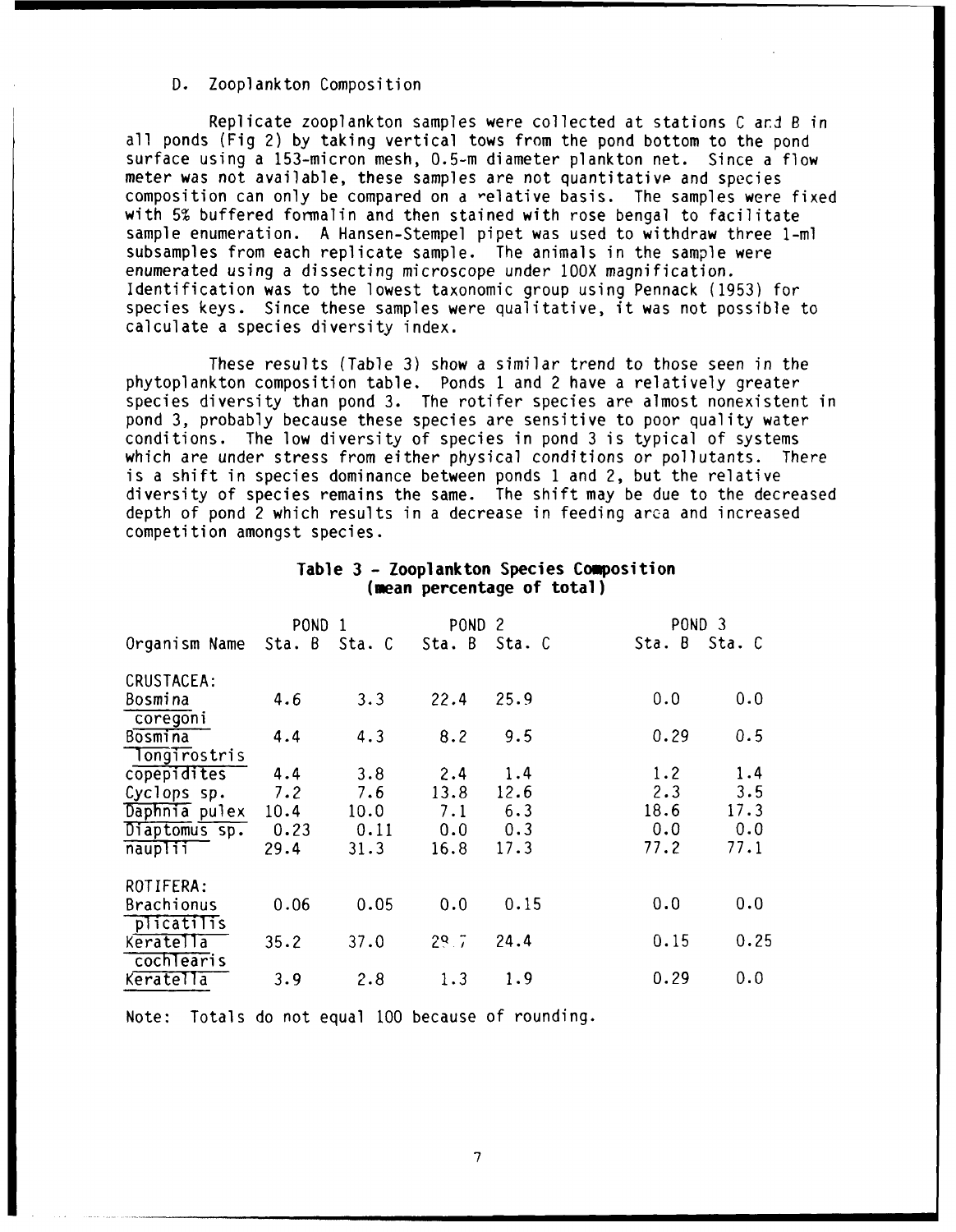#### E. Benthos Composition

Replicate benthic samples were collected at stations A, B and C in all ponds (Fig 2). Meiobenthic infauna (defined as larger than 64 microns and smaller than 125 microns) were collected by taking  $5.07 \text{ cm}^2$  cores of the sediment. Magrobenthic infauna were collected by taking a composite sample of three  $5.07 \text{ cm}^2$  cores. All of these samples were preserved with 5% formalin and later stained with rose bengal to facilitate the counting of organisms. Before identification and enumeration, the meiofauna samples were sieved through a 125- and 64-micron sieve and the material retained on the 64-micron sieve was examined. Macrobenthic samples were only sieved through a 125-micron sieve. Organisms were identified to the lowest possible taxonomic group by use of a dissecting microscope with a magnification of lOOX. Since these samples were quantitative, the diversity of species at each station in each pond was calculated by using the Shannon-Wiener species diversity index (H'). The results for the meiofauna are summarized in Tables 4, 5 and 6.

The Shannon-Wiener species diversity index for the meiofauna populations of ponds 1, 2 and 3 is 1.5, 1.4 and 1.1 respectively. Once again pond 3 has a lower species diversity, but the difference is not as great. This is somewhat expected since the sediment is a more stable environment and benthic populations are buffered against any rapid physical changes in the water column. The greatest difference in ponds is seen at station C where pond 3 has a sharply reduced number of organisms. Observations in the field indicated that the sediment at this site was almost completely anaerobic. The species composition and dominant species vary widely between the ponds. This again can be attributed to the relatively stable environment of the benthos which leads to the establishment of relatively constant biological communities with patchy distribution.

## Table 4 - Meiofauna Composition of Sampling Station A **(mean nuber/core)**

| Organism Name                   | POND <sub>1</sub> | POND <sub>2</sub> | POND <sub>3</sub> |
|---------------------------------|-------------------|-------------------|-------------------|
| Tobrillus sp. (nematode)        | 38.5              | 18.5              | 14.2              |
| Stauroneis sp. (benthic diatom) | 22.6              | 0.0               | 0.0               |
| Nitzchia sp. (benthic diatom)   | 4.5               | 52.6              | 0.0               |
| Contracted Rotifera             | 16.8              | 11.1              | 20.0              |
| Desmids (green algae)           | 5.9               | 58.2              | 38.4              |
| Planaria sp. (flatworm)         | 4.8               | 2.3               | 4.3               |
| Crustacea nauplii               | 7.7               | 6.2               | 3.8               |
| Chaetonotus sp. (gastrotrich)   | 0.0               | 2.9               | 0.0               |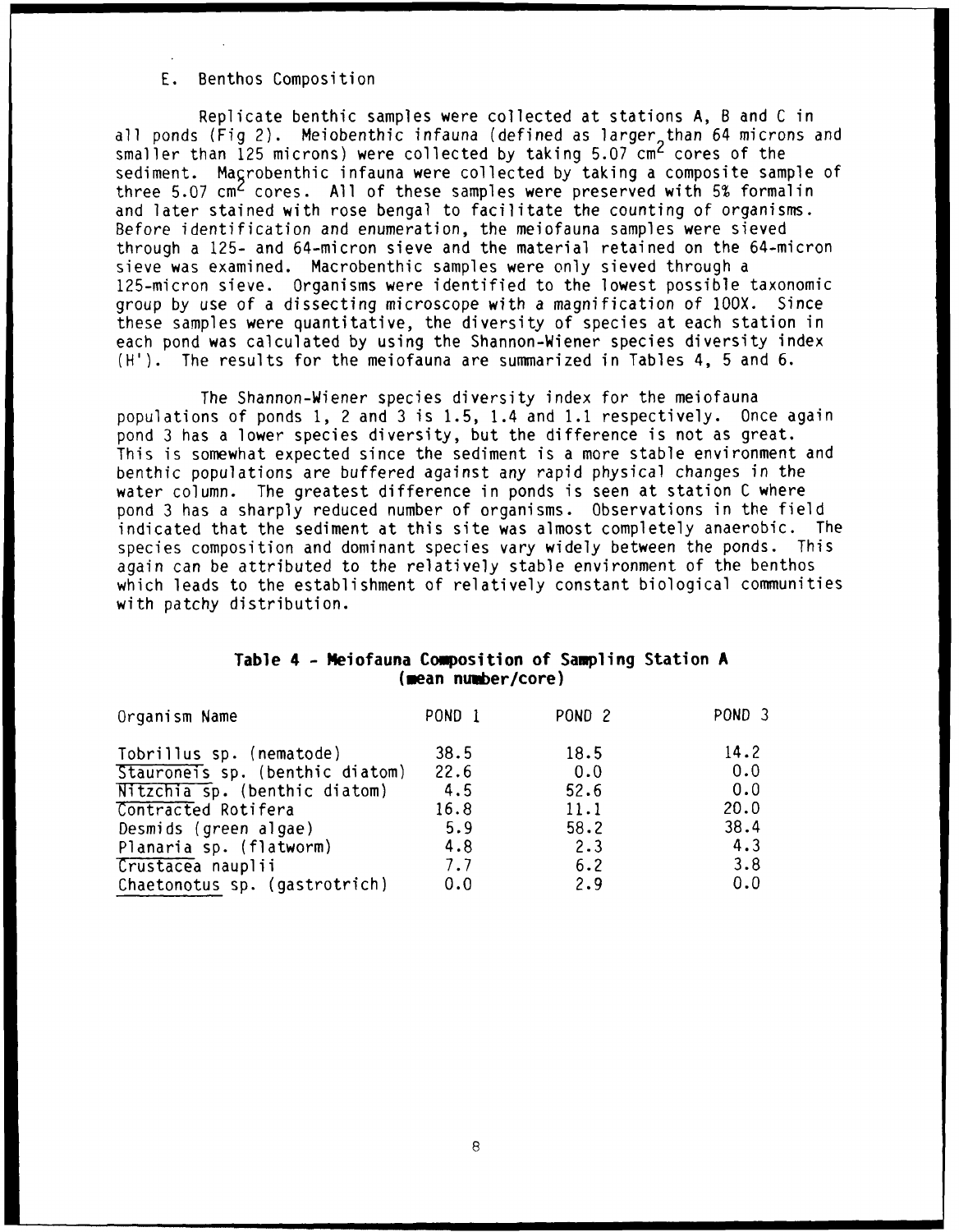# **Table 5 - Meiofauna Composition of Sampling Station B (mean number/core)**

| Organism Name                   | POND <sub>1</sub> | POND <sub>2</sub> | POND <sub>3</sub> |
|---------------------------------|-------------------|-------------------|-------------------|
| Tobrillus sp.                   | 74.3              | 21.6              | 18.0              |
| Stauroneis sp. (benthic diatom) | 283.4             | 0.0               | 0.0               |
| Contracted Rotifera             | 15.8              | 16.9              | 13.6              |
| Desmids                         | 4.8               | 3.3               | 17.3              |
| Bdelloidae rotifer              | 0.0               | 1.2               | 3.5               |
| Planaria sp.                    | 1.7               | 10.9              | 0.8               |

# **Table 6 - Meiofauna Composition of Sampling Station C (mean number/core)**

| Organism Name                   | POND <sub>1</sub> | POND <sub>2</sub> | POND <sub>3</sub> |
|---------------------------------|-------------------|-------------------|-------------------|
| Tobrillus sp. (nematode)        | 12.6              | 110.4             | 5.9               |
| Stauroneis sp. (benthic diatom) |                   | 48.7              | 0.0               |
| Nitzchia sp. (benthic diatom)   | 5.8               | 62.1              | 0.0               |
| Contracted Rotifera             | 3.0               | 3.5               | 1.6               |
| Desmids (green algae)           | 0.0               | 0.0               | 6.2               |
| Nematoda - unidentified         | 8.1               | 19.0              | 4.5               |
| Chaetonotus sp. (gastrotrich)   | 21.8              | 24.7              | 2.9               |
| Tardigrada                      | 5.2               | 17.3              | 2.1               |

The data collected for macrobenthic populations is summarized in Tables 7, 8 and 9. The Shannon-Wiener species diversity index for the macrobenthic populations of ponds **1,** 2 and 3 is 1.75, 1.9 and 1.4

# **Table 7 - Macrofauna Composition of Sampling Station A (mean number/core)**

| Organism Name                          | POND 1 | POND <sub>2</sub> | POND <sub>3</sub> |
|----------------------------------------|--------|-------------------|-------------------|
| Actinolaiminiae sp. (nematode)         | 13.4   | 8.5               | 1.3               |
| Tobrillus sp. (nematode)               | 42.3   | 20.7              | 11.5              |
| Naidium breviseta (oligochaete)        | 14.3   | 0.0               | 0.0               |
| Metriocnemus knobi (insect larva) 14.6 |        | 12.8              | 0.0               |
| Chironomus tentans (insect larva)      | 0.0    | 0.0               | 5.5               |
| Macrocyclops albidus (crustacean)      | 2.3    | 2.9               | 6.6               |
| Pleuroxus aduncus (Crustacean)         | 0.0    | 0.0               | 43.1              |
| Musculium sp. (bivalve)                | 1.2    | 3.2               | 0.0               |
| Candona sp. (ostracod)                 | 6.9    | 10.3              | 0.0               |
| Planaria sp. (flatworm)                | 4.0    | 11.1              | 1.5               |
| Harpacticoid copepods                  | 0.0    | 0.0               | 6.2               |
| nauplii                                | 0.7    | 2.1               | 5.4               |
| Desmids (green algae)                  | 1.6    | 24.6              | 2.3               |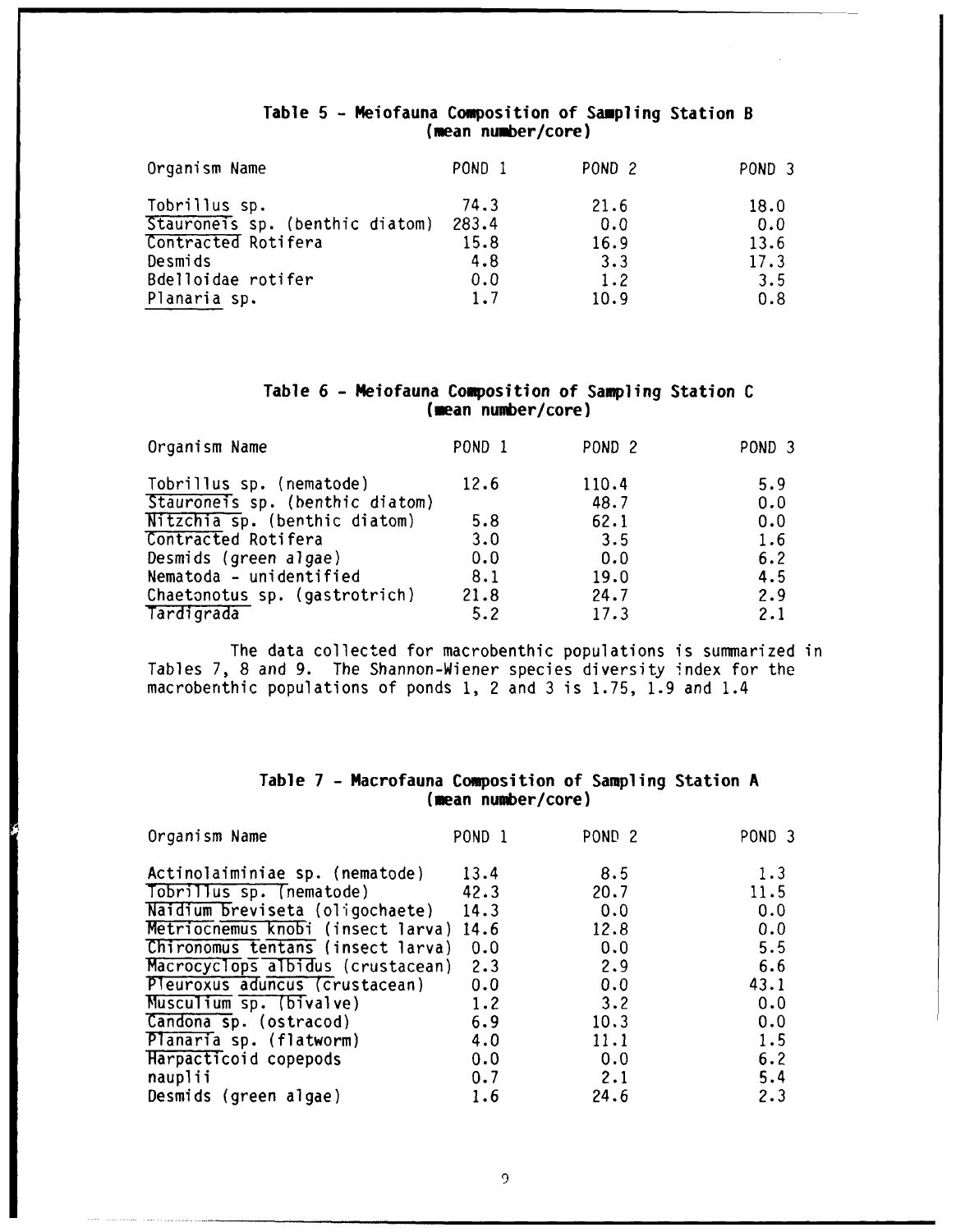# **Table 8 - Macrofauna Composition of Sampling Station B (mean nuber/core)**

| Organism Name                     | POND <sub>1</sub> | POND <sub>2</sub> | POND <sub>3</sub> |
|-----------------------------------|-------------------|-------------------|-------------------|
| Actinolaiminiae sp. (nematode)    | 3.4               | 1.8               | 0.0               |
| Tobrillus sp. (nematode)          | 29.4              | 18.3              | 45.8              |
| Naidium breviseta (oligochaete)   | 8.9               | 9.1               | 0.0               |
| Lumbriculus inconstans            | 0.0               | 0.0               | 44.9              |
| (oligochaete)                     |                   |                   |                   |
| Metriocnemus knobi (insect larva) | 4.1               | 8.9               | 0.0               |
| Chironomus tentans (insect larva) | 0.0               | 0.0               | 11.5              |
| Macrocyclops albidus (crustacean) | 0.0               | 0.0               | 4.1               |
| Musculium sp. (bivalve)           | 2.7               | 3.2               | 0.0               |
| Candona sp. (ostracod)            | 3.6               | 2.9               | 0.0               |
| Planaria sp. (flatworm)           | 1.9               | 21.2              | 3.2               |
| Attheyella sp. (crustacea)        | 1.6               | 1.1               | 0.0               |
| Desmids (green algae)             | 0.0               | 2.6               | 3.5               |

## **Table 9 - Macrofauna Composition of Sampling Station C (man number/core)**

| Organism Name                     | POND <sub>1</sub> | POND <sub>2</sub> | POND <sub>3</sub> |
|-----------------------------------|-------------------|-------------------|-------------------|
| Actinolaiminiae sp. (nematode)    | 6.6               | 2.3               | 0.0               |
| Tobrillus sp. (nematode)          | 78.9              | 98.2              | 49.1              |
| Naidium breviseta (oligochaete)   | 16.5              | 8.4               | 0.0               |
| Lumbriculus inconstans            | 0.0               | 0.0               | 29.6              |
| (oligochaete)                     |                   |                   |                   |
| Metriocnemus knobi (insect larva) | 0.0               | 3.7               | 0.0               |
| Chironomus tentans (insect larva) | 0.0               | 0.0               | 4.7               |
| Macrocyclops albidus (crustacean) | 0.0               | 0.0               | 6.4               |
| Musculium sp. (bivalve)           | 1.2               | 2.3               | 0.0               |
| Nematode - unidentified           | 16.8              | 3.8               | 4.3               |

Once again the species diversity of pond 3 is the lowest, indicating that the conditions of this pond are not as good as those of ponds **I** and 2. N. breviseta, M. knobi and Musculium are all organisms which occur only in  $w$ ell oxygenated, high quality aquatic systems. They are absent from pond 3 and replaced by low oxygen tolerant species (L. inconstans and C. tentans) which occupy the same niche.

## F. Fish Composition

The fish and macroinvertebrate populations of the shoreline waters of all three ponds were sampled by pulling a 10-foot long, 0.5-inch mesh seine along the banks. The only fish caught by this method were Pimephales promelas (fathead minnows) from ponds **1** and 2; no fish were caught in pond 3. A total of 636 minnows were measured for their standard length and minnows from both ponds had similar length frequency distributions and mean standard length of 38.7 mm.

Also caught in ponds **1** and 2 were Cambarus bartoni (crayfish) which had a mean carapace length of 44.5 mm. The only organisms seined from pond 3 were leeches (Class: Hirundinea), snails and a large aquatic beetle (Hydrophilus sp.)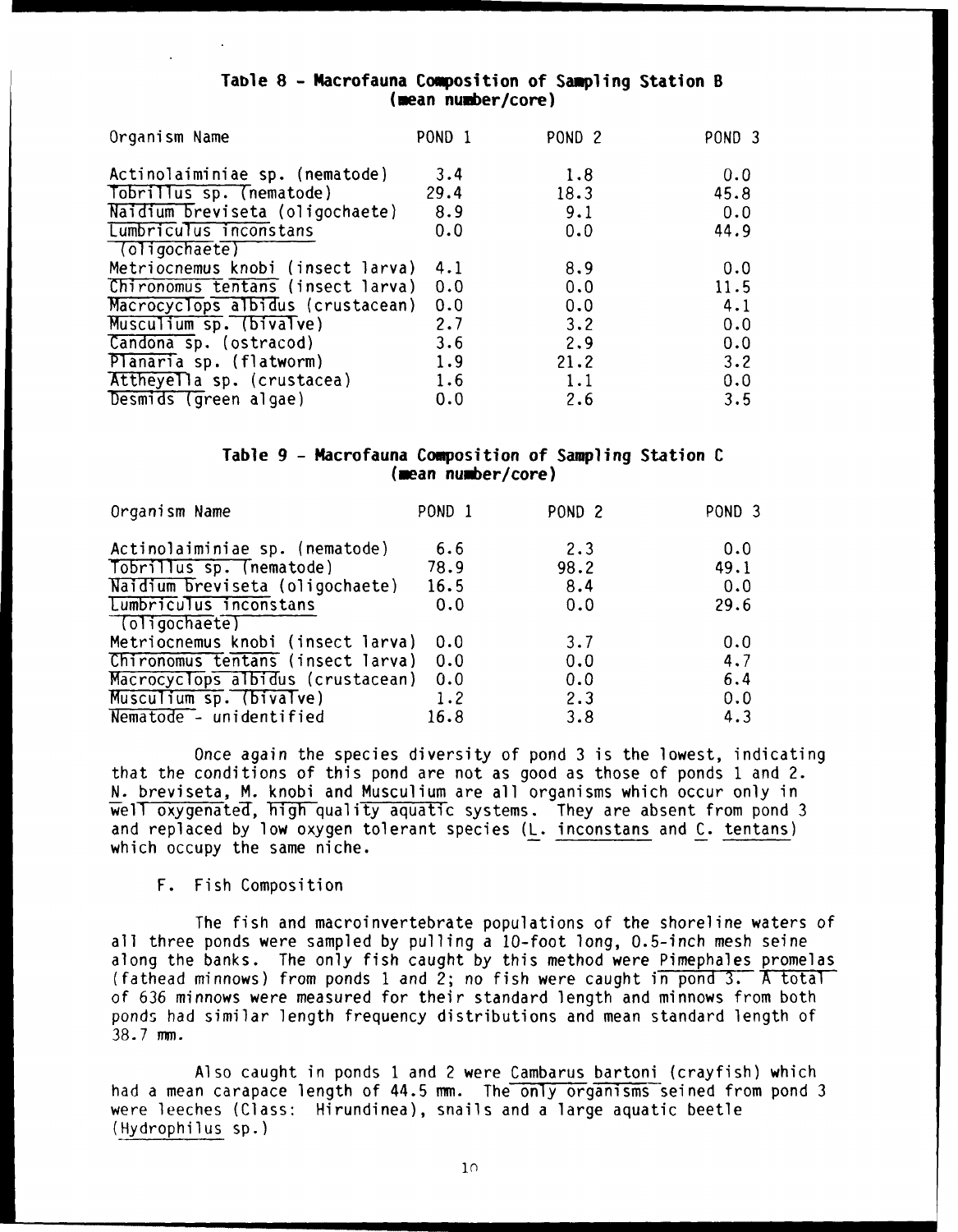#### G. Chemical Analysis

Both water and sediment samples were taken from each pond and the storm drain input to pond 3 for chemical analysis by AFOEHL/SA for total organic carbon (TOC), nitrates, orthophosphates, oil and grease, and MBAS surfactants. An additional group analysis referred to as E.P. Toxicity was done on water and sediment samples for each pond. E.P. Toxicity analyzes for pesticides and a group of biologically active heavy metals. Also, trout (sampled by volunteers using long line sampling methods) and fathead minnows were analyzed for mercury and PCBs as recommended by the EPA. For the sake of brevity, only the significant results are reported.

The only analysis to produce detectable results in the fish flesh was for the PCB Aroclor 1254 which was present in 0.07 and  $0.11 \mu$  g/gram concentrations in both the minnow and trout from pond 2. The E.P. Toxicity analysis of the sediments from pond 3 indicated the metals barium, cadmium, lead and selenium were all present in higher concentrations than ponds **1** and 2. While none of these levels are currently dangerous, there should be concern as to finding the source for these toxicants. The results of these analyses are given in Table 10.

#### **III. CONCLUSIONS**

The ecological conditions of ponds **1** and 2 appear to be excellent based on these findings and they should continue to provide an excellent area to stock with game fish. Pond 3 should not be used for recreational fishing in its current condition. Its ecological condition is questionable as indicated by its low species diversity levels and the presence of pollution indicator species. The primary problem with utilizing pond 3 as a game fishing area is the continuous introduction of stormwater from the storm drain. The presence of the drain means that there is the constant potential for an ecological disaster on a small scale. The drain is a constant source of water of unknown quality. If any pollutant is accidentally spilled anywhere on the base, it has a good chance of entering this drain and pond 3. Also, the storm drain is a source of chronic pollution which may take years to manifest itself. Pesticides applied on the golf course or other areas of the base shortly before a downpour could affect acute toxicity in pond 3. Other chemicals which could conceivably cause acute toxicity problems would be fuels and oil spills, AFFF, and large solvent spills.

Applications of fertilizers anywhere along the storm drainage system would cuase chronic low oxygen conditions by stimulating algal bloom. The fact that low levels of some PCBs are detected in fish and the sediments have higher levels of some biologically active metals should cause concern. While these levels are not currently dangerous, the sources of these pollutants need to be determined and minimized before a problem arises.

One caveat of this study is that all of the samples analyzed (both chemical and biological) were collected over a 2-day period and may not reflect year round conditions. This study should be continued with periodic sampling so that any temporal variability can be observed. This is particularly true of any pollution study in which there may be a chronic, low-level addition of pollutants.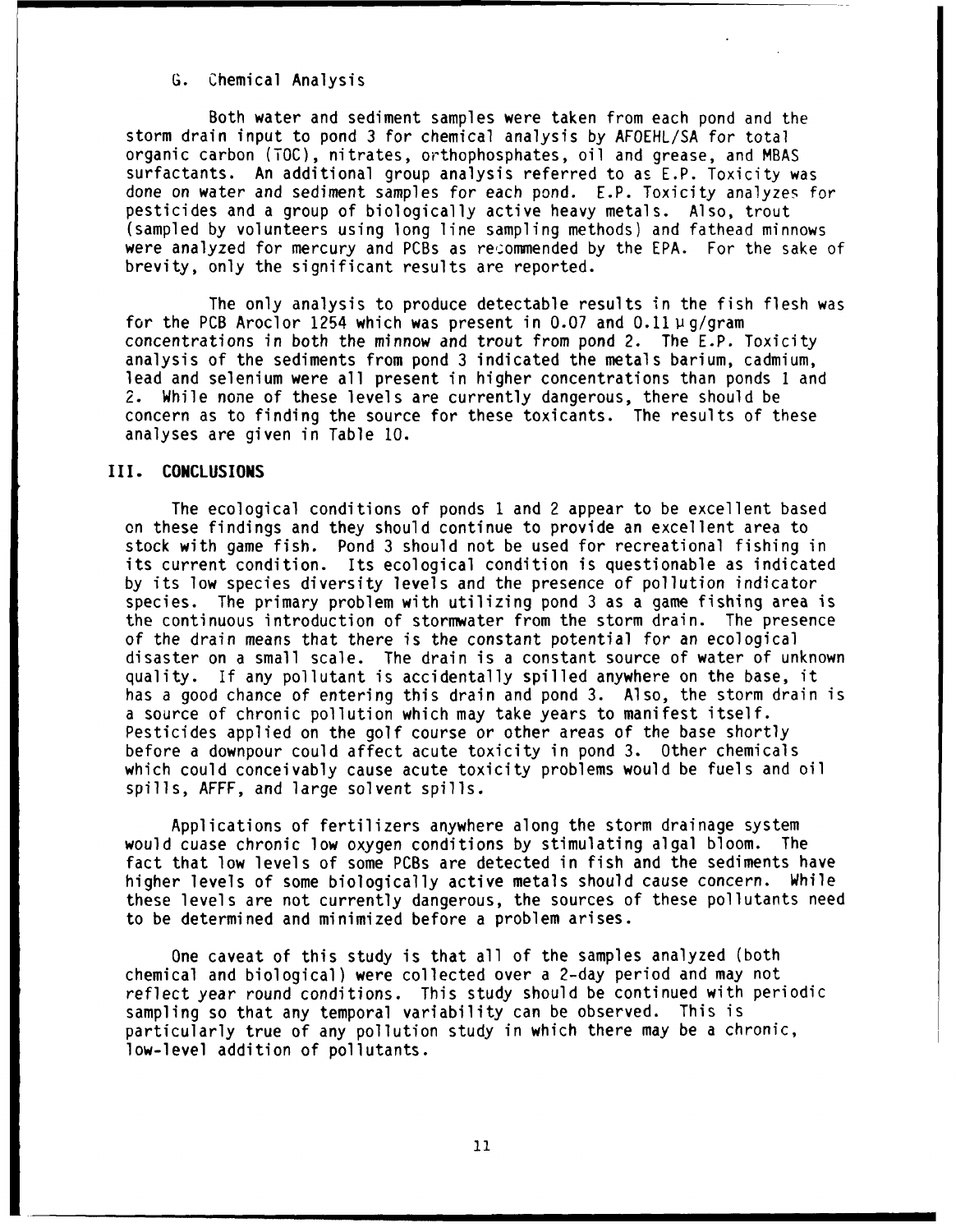TABLE 10 - E.P. TOXOCITY ANALYSIS FOR METALS<br>mean (std. dev.) in mg/l; n=2

|                                        |                                                                                                            | <b>POND</b>                                                                                               |                                                                                         | POND <sub>2</sub>                                  |       | POND <sub>3</sub>                                                                                                                                                                                                                                                 |                      |  |
|----------------------------------------|------------------------------------------------------------------------------------------------------------|-----------------------------------------------------------------------------------------------------------|-----------------------------------------------------------------------------------------|----------------------------------------------------|-------|-------------------------------------------------------------------------------------------------------------------------------------------------------------------------------------------------------------------------------------------------------------------|----------------------|--|
| METAL                                  | WATER                                                                                                      | SEDIME                                                                                                    | WATER                                                                                   | SEDIMENT                                           | WATER | SEDIMENT                                                                                                                                                                                                                                                          | STORM DRAIN<br>INPUT |  |
| ARSEN                                  |                                                                                                            |                                                                                                           |                                                                                         |                                                    |       | $(0.050)$<br>$(0.78(0.050)$<br>$(0.010)$<br>$(0.010)$<br>$(0.010)$<br>$(0.010)$<br>$(0.010)$<br>$(0.010)$<br>$(0.0005)$<br>$(0.0005)$<br>$(0.0005)$<br>$(0.0005)$<br>$(0.0005)$<br>$(0.0005)$<br>$(0.0005)$<br>$(0.050)$<br>$(0.050)$<br>$(0.0005)$<br>$(0.0005)$ |                      |  |
|                                        |                                                                                                            | 40.050                                                                                                    | 0.050                                                                                   | 0.050                                              |       |                                                                                                                                                                                                                                                                   |                      |  |
| <b>ARIUM</b>                           |                                                                                                            | $0.445(0.106)$<br>$0.010$<br>$0.010$<br>$0.010$<br>$0.010$<br>$0.010$<br>$0.0005$<br>$0.0005$<br>$0.0005$ |                                                                                         | 0.32(0.057)                                        |       |                                                                                                                                                                                                                                                                   | ¥.                   |  |
|                                        |                                                                                                            |                                                                                                           |                                                                                         | 40.010                                             |       |                                                                                                                                                                                                                                                                   |                      |  |
| CADMIUM<br>CHROMIUM<br>LEAD            |                                                                                                            |                                                                                                           | $\begin{array}{r} 0.032(0.0) \ *1 \ 0.010 \ 0.010 \ 0.010 \ 0.050 \ 0.0005 \end{array}$ | $\frac{40.010}{40.050}$<br>$\frac{40.050}{40.050}$ |       |                                                                                                                                                                                                                                                                   |                      |  |
|                                        |                                                                                                            |                                                                                                           |                                                                                         |                                                    |       |                                                                                                                                                                                                                                                                   |                      |  |
|                                        |                                                                                                            |                                                                                                           |                                                                                         |                                                    |       |                                                                                                                                                                                                                                                                   |                      |  |
| <b>MERCURY<br/>SELENIUM<br/>SILVER</b> |                                                                                                            |                                                                                                           | 0.050                                                                                   |                                                    |       |                                                                                                                                                                                                                                                                   |                      |  |
|                                        | $(0.0245(0.0035))$<br>$(0.0245(0.0035))$<br>$(0.010$<br>$(0.010)$<br>$(0.010)$<br>$(0.0005)$<br>$(0.0005)$ |                                                                                                           | $-0.010$                                                                                | 0.010                                              |       |                                                                                                                                                                                                                                                                   |                      |  |
|                                        |                                                                                                            |                                                                                                           |                                                                                         |                                                    |       |                                                                                                                                                                                                                                                                   |                      |  |
|                                        |                                                                                                            |                                                                                                           | $#1$ significantly different from pond 3 (t-test alpha=0.05)                            |                                                    |       |                                                                                                                                                                                                                                                                   |                      |  |

significantly different from pond 2 (t-test alpha=0.05)<br>significantly different from pond 2 (t-test alpha=0.05)<br>significantly different from ponds 1 and 2 (t-test alpha=0.05)<br>significantly different from ponds 1 and 3 (t-t

###<br>##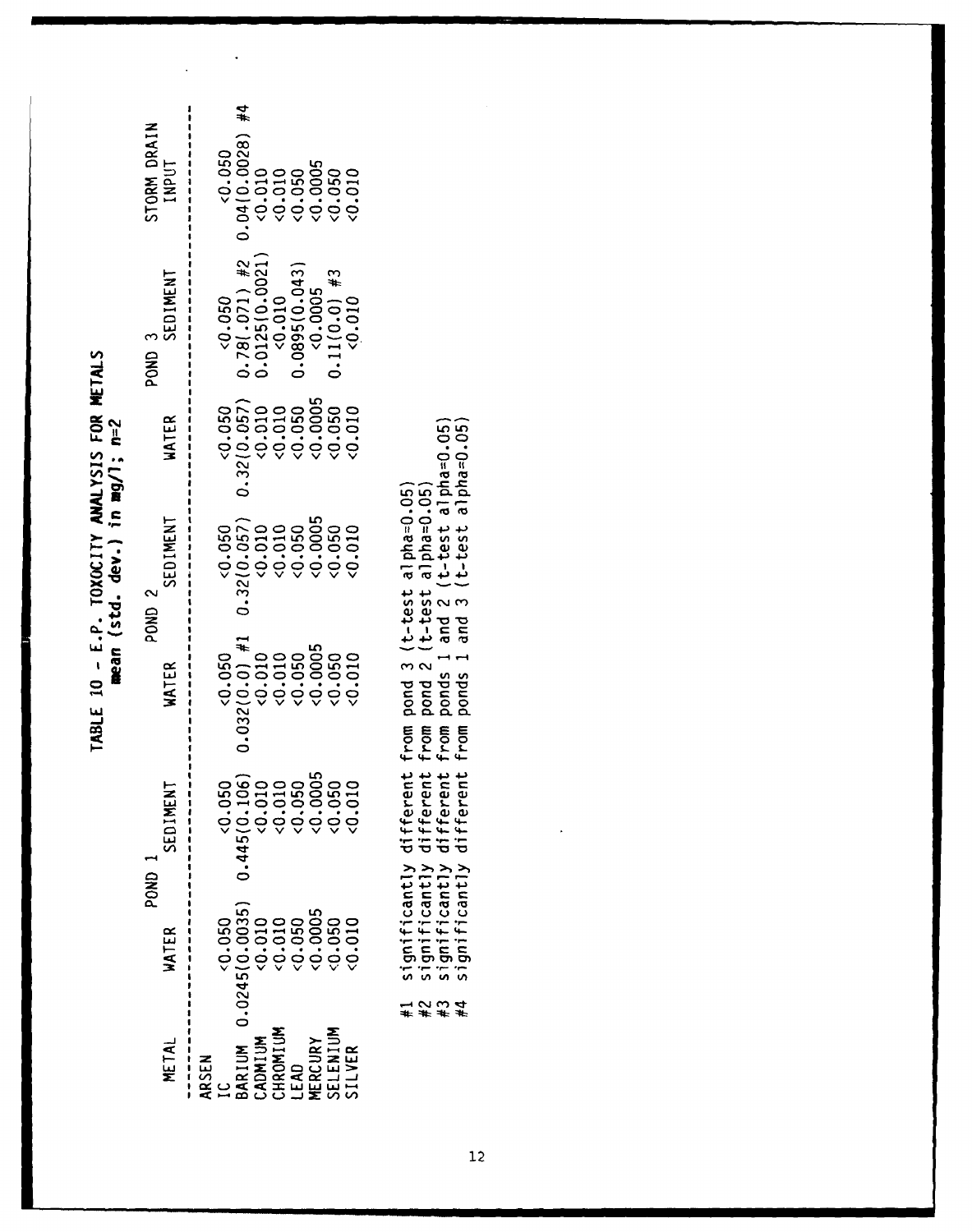## IV. RECOMMENDATIONS

**1.** Pond 3 would benefit from mechanical aeration, as do ponds 1 and 2. Recommend capability to maintain a minimum of 5 mg/L during nightime operation be provided to prevent stess to game fish population.

2. The current practice of using water from pond 3 to fill ponds 1 and 2 should also be curtailed in order to keep these ponds in top condition.

3. In order to utilize pond 3 for fishing, the storm drain should be diverted to some other area before the pond can be prepared to accept fish.

4. Prevent unweathered AFFF from entering the storm drainage system. Hangar fire suppressant systems should be provided with a holding pond to capture the release of AFFF and retain it sufficiently to affect its biodegradation tefore release into the stormwater system.

5. Aircraft washing, paint stripping, and other corrosion control activities should not be performed at locations such as the ramps where the rinsewater wouid enter the storm drainage system even after exiting an oil/water separator.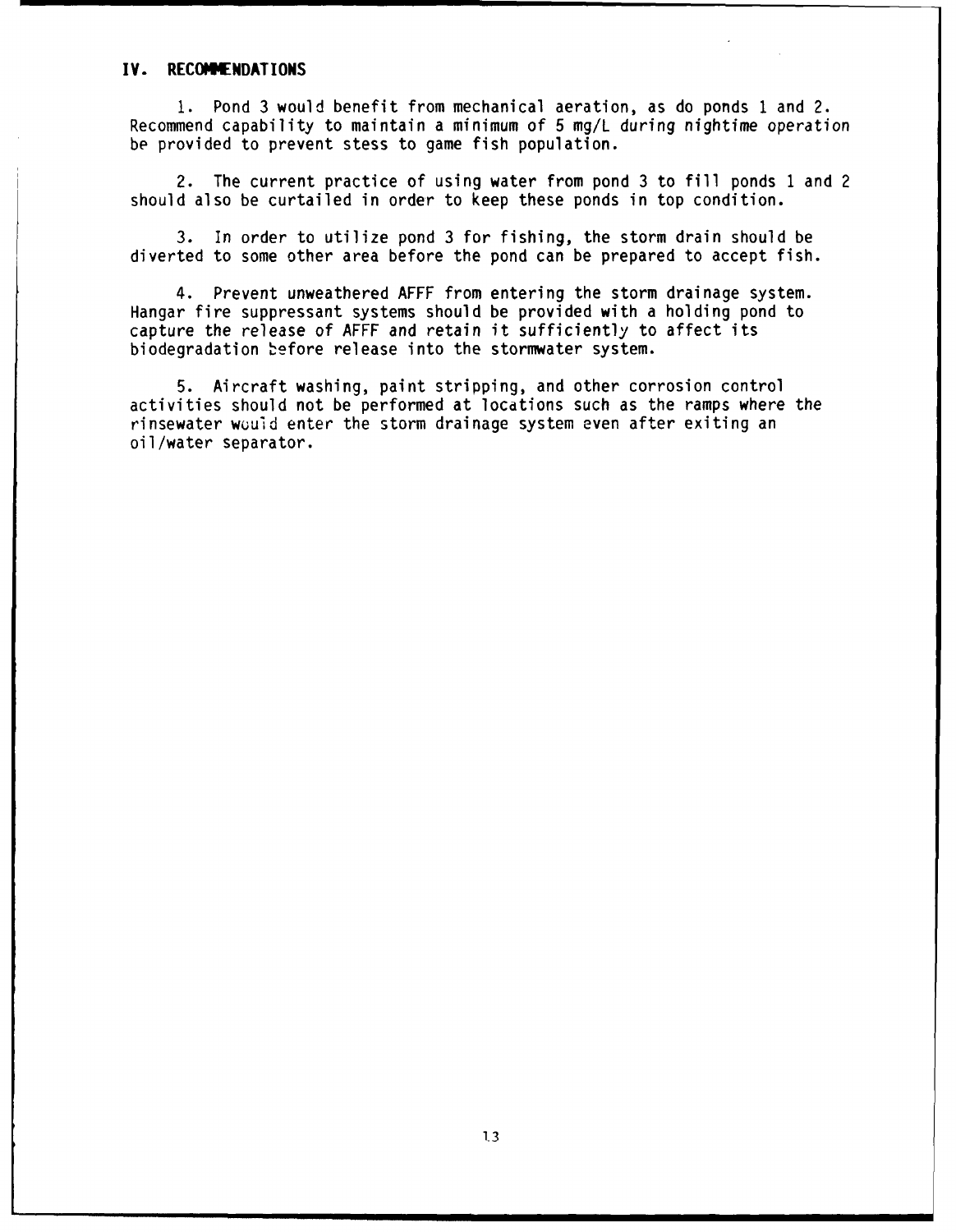# REFERENCES

**1.** Pennack, R.W. Fresh-Water Invertebrates of the United States. Ronald Press Co. New York. 1953.

 $\frac{1}{2} \left( \frac{1}{2} \right)^{2}$ 

- 2. Shannon, C.E. and W. Wiener. The Mathematical Theory of Communication. University of Illinois Press, Urbana. 1963.
- 3. Warren, C.E. Biology and Water Pollution Control. W.B. Saunders Co. Phila. 1971.
- 4. Wetzel, R.G. and G.E. Likens. Limnological Analysis. W.B. Saunders Co. Phila. 1979.